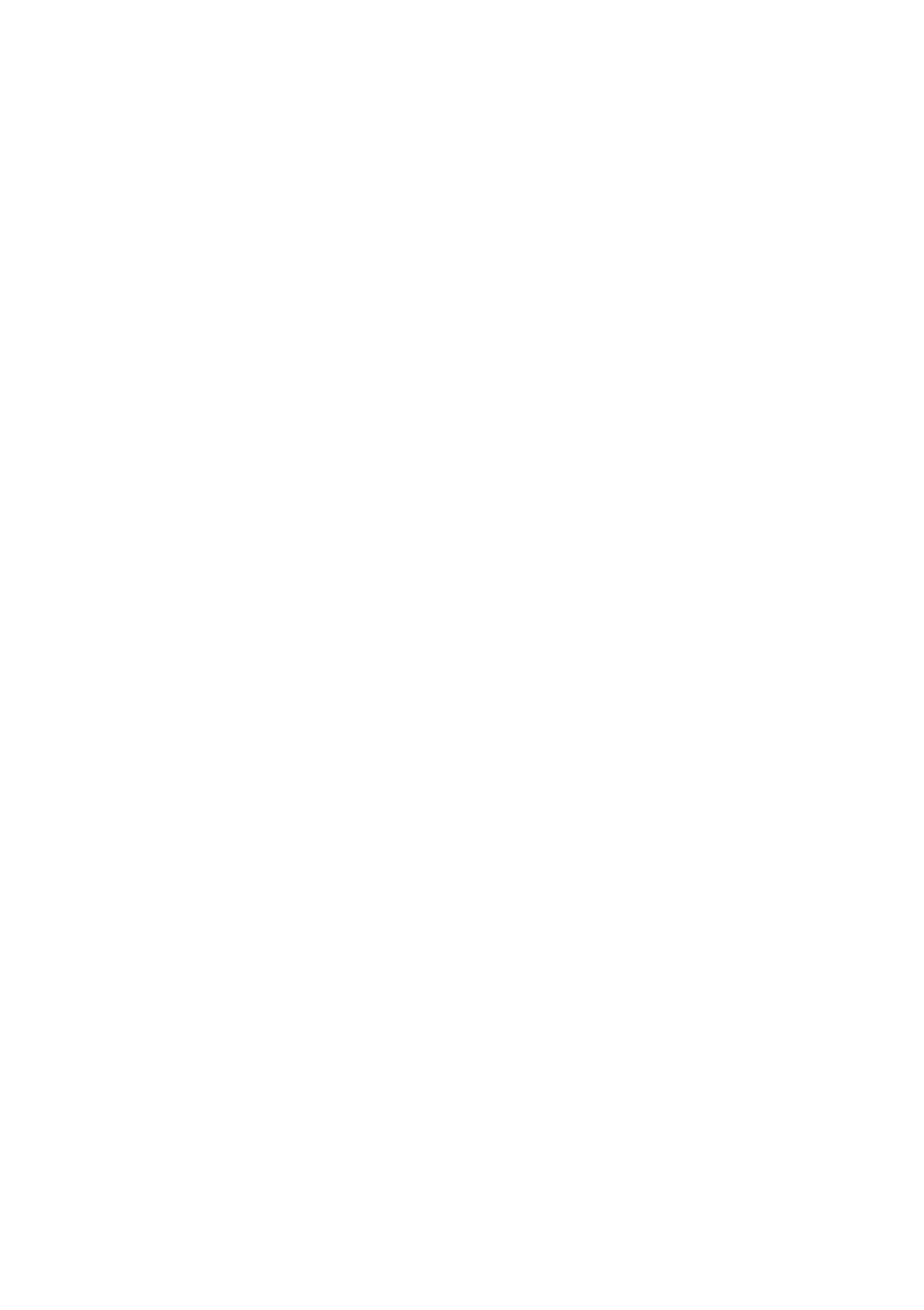# The Great 1976 Tangshan Earthquake:

# *Learning from the 1966-1976 Chinese Prediction Program*

By Euan Mearns and Didier Sornette

Cambridge **Scholars** Publishing

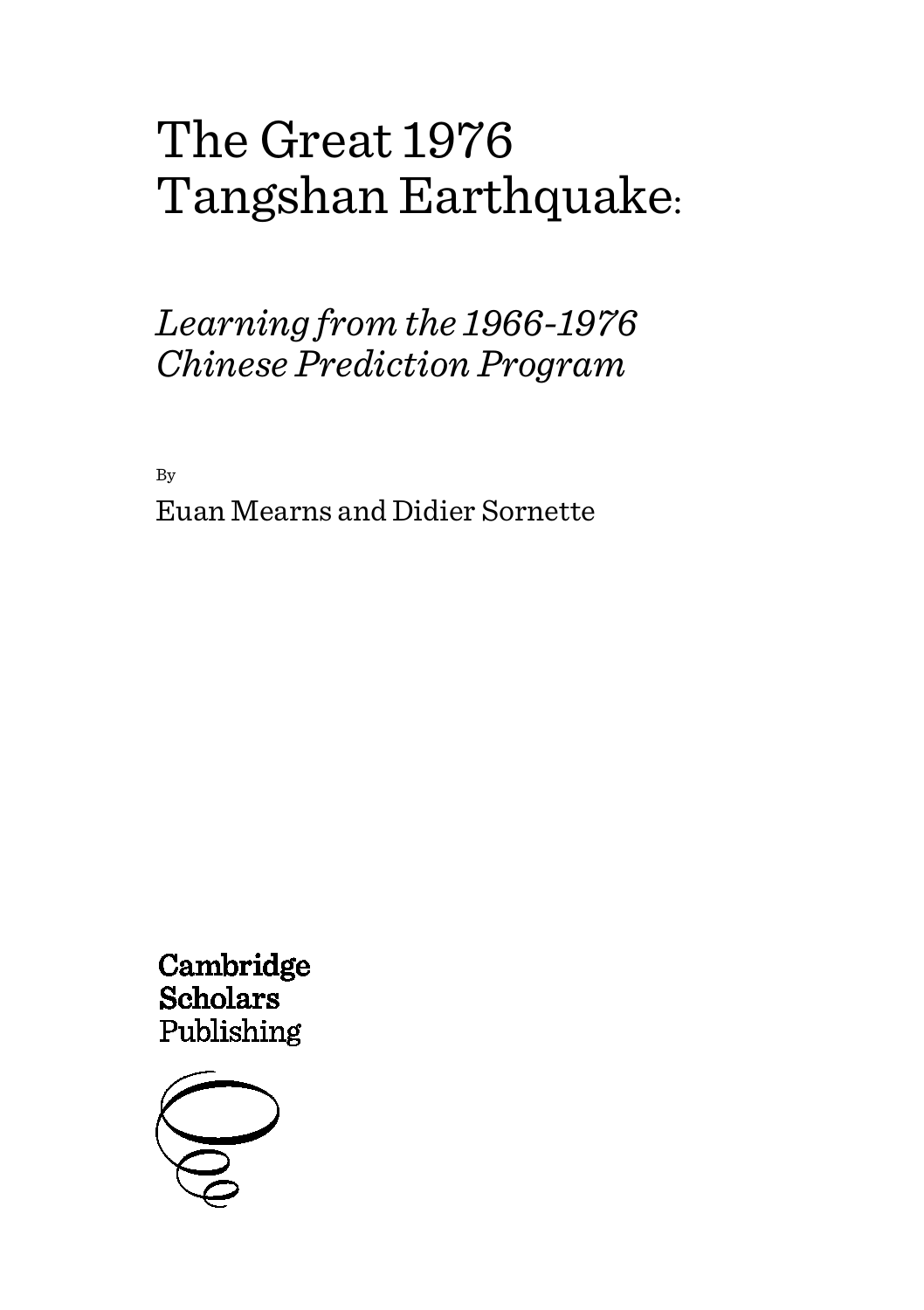The Great 1976 Tangshan Earthquake: Learning from the 1966-1976 Chinese Prediction Program

By Euan Mearns and Didier Sornette

This book first published 2021

Cambridge Scholars Publishing

Lady Stephenson Library, Newcastle upon Tyne, NE6 2PA, UK

British Library Cataloguing in Publication Data A catalogue record for this book is available from the British Library

Copyright © 2021 by Euan Mearns and Didier Sornette

All rights for this book reserved. No part of this book may be reproduced, stored in a retrieval system, or transmitted, in any form or by any means, electronic, mechanical, photocopying, recording or otherwise, without the prior permission of the copyright owner.

ISBN (10): 1-5275-7164-5 ISBN (13): 978-1-5275-7164-8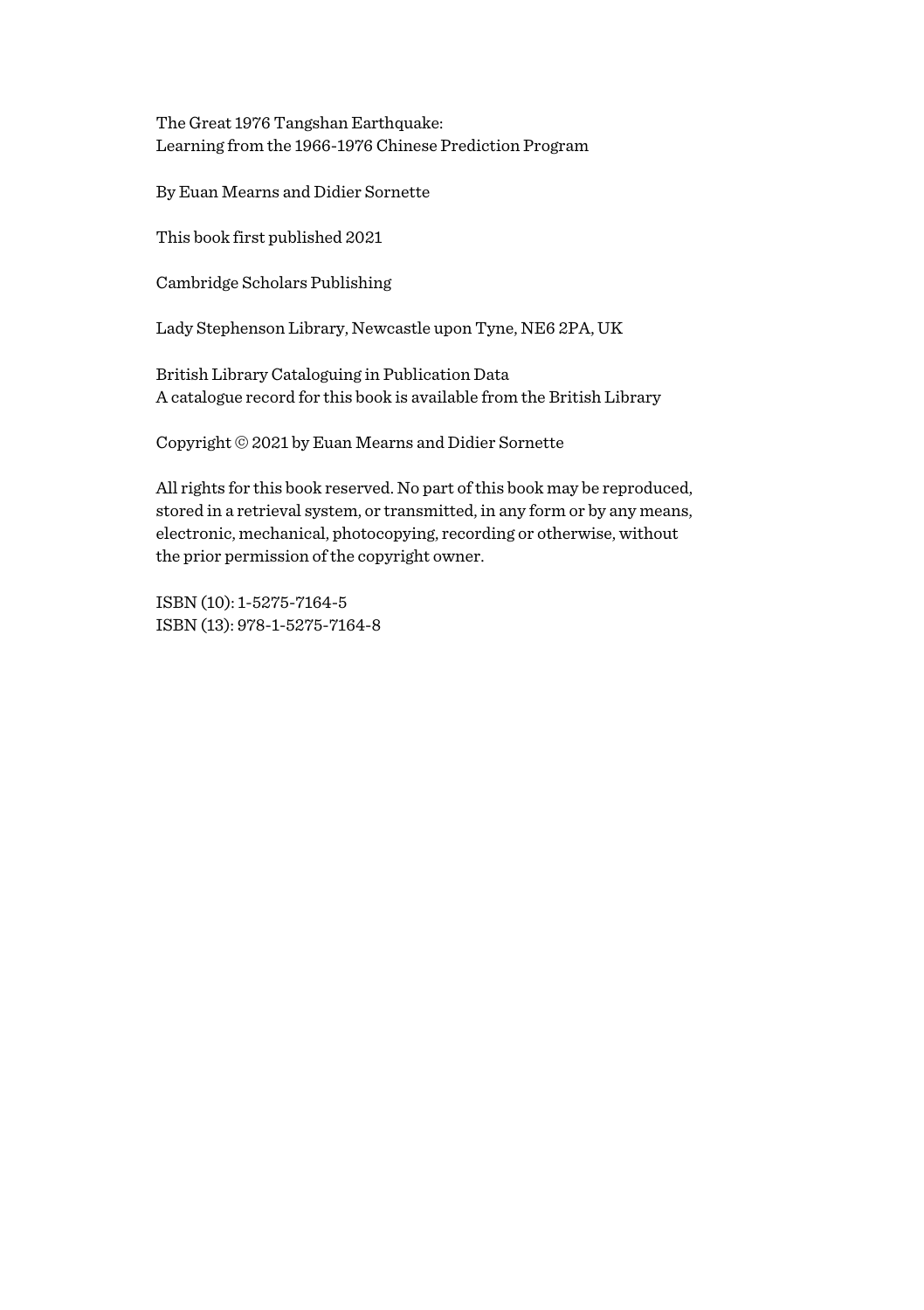# **CONTENTS**

| Chinese and English language naming conventions xvii          |  |
|---------------------------------------------------------------|--|
|                                                               |  |
|                                                               |  |
|                                                               |  |
|                                                               |  |
| Tangshan, a warning from History and the Documentary Buried 6 |  |
|                                                               |  |
|                                                               |  |
| The Geology of Bohai Bay and Earthquakes in NE China 15       |  |
|                                                               |  |
|                                                               |  |
|                                                               |  |
|                                                               |  |
|                                                               |  |
|                                                               |  |
|                                                               |  |
|                                                               |  |
|                                                               |  |
|                                                               |  |
|                                                               |  |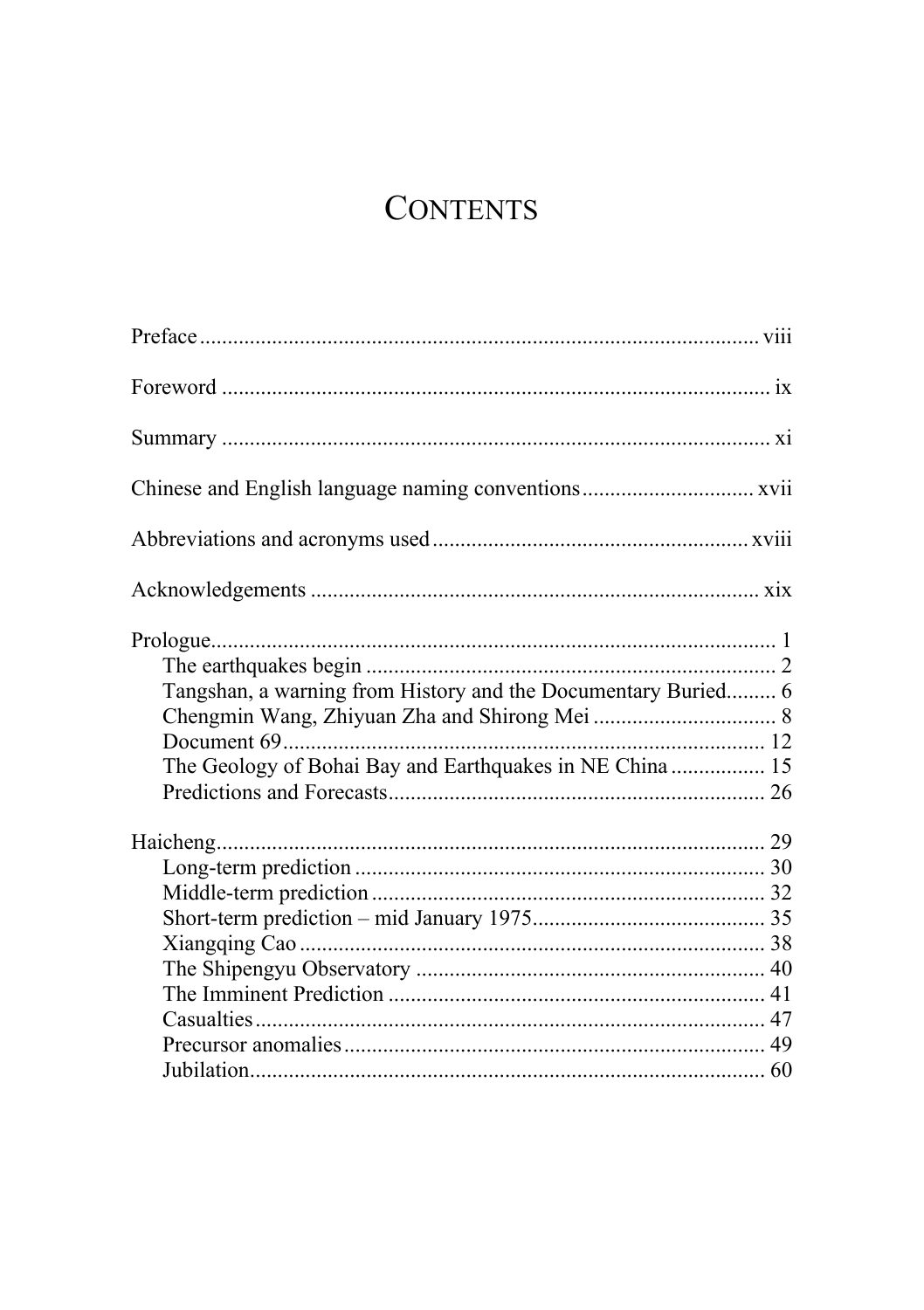| Last Big Earthquake Haicheng and the Prelude to the Tangshan      |  |
|-------------------------------------------------------------------|--|
|                                                                   |  |
|                                                                   |  |
|                                                                   |  |
|                                                                   |  |
|                                                                   |  |
| Youchen Yang and the Tangshan Earthquake Office  79               |  |
|                                                                   |  |
| The meeting between the Beijing Seismic Team and the SSB,         |  |
|                                                                   |  |
|                                                                   |  |
|                                                                   |  |
|                                                                   |  |
|                                                                   |  |
| The Qinglong Miracle - Was the Tangshan Earthquake Predicted? 109 |  |
|                                                                   |  |
| Super-exponential acceleration towards the singularity event 122  |  |
|                                                                   |  |
| Could the Tangshan Earthquake have been predicted? 130            |  |
|                                                                   |  |
|                                                                   |  |
| A blueprint for future earthquake prediction in China 140         |  |
| Public engagement and earthquake prediction - new protocol 142    |  |
|                                                                   |  |
|                                                                   |  |
|                                                                   |  |
|                                                                   |  |
|                                                                   |  |
|                                                                   |  |
|                                                                   |  |
|                                                                   |  |
| The Richter – Mercali scales of earthquake intensities            |  |
| Average frequency of occurence for the whole Earth                |  |
|                                                                   |  |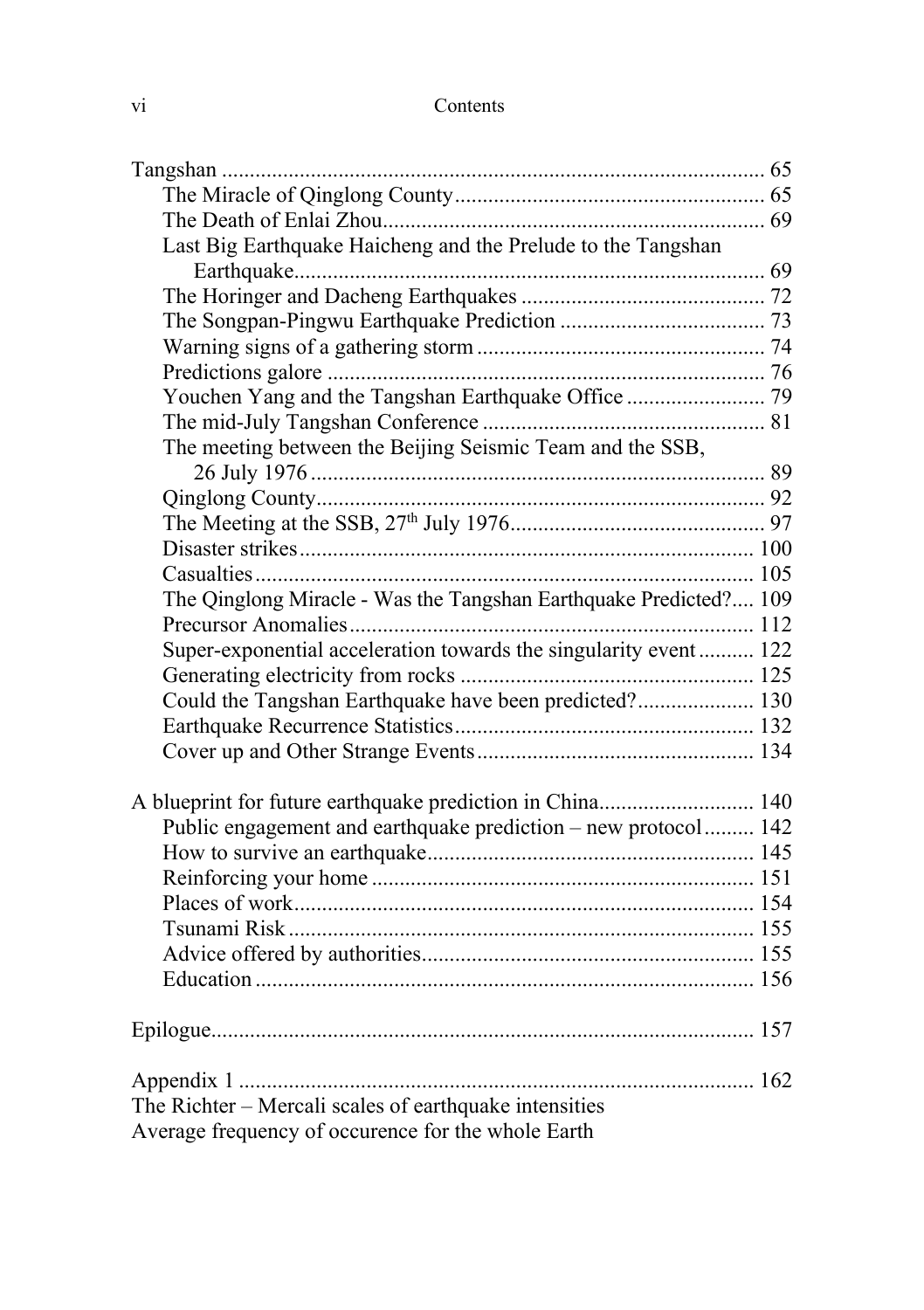| vii<br>The Great 1976 Tangshan Earthquake                                                                                  |  |
|----------------------------------------------------------------------------------------------------------------------------|--|
| Document 69                                                                                                                |  |
| Transcript of a speech made by Chengmin Wang to The Earthquake<br>Prevention Conference of National Construction Committee |  |
| Predicting the time of the Tangshan Earthquake using the Log-<br>Periodic Power Law Singularity model                      |  |
| On-going initiatives exploring the potential for earthquake predictability                                                 |  |
|                                                                                                                            |  |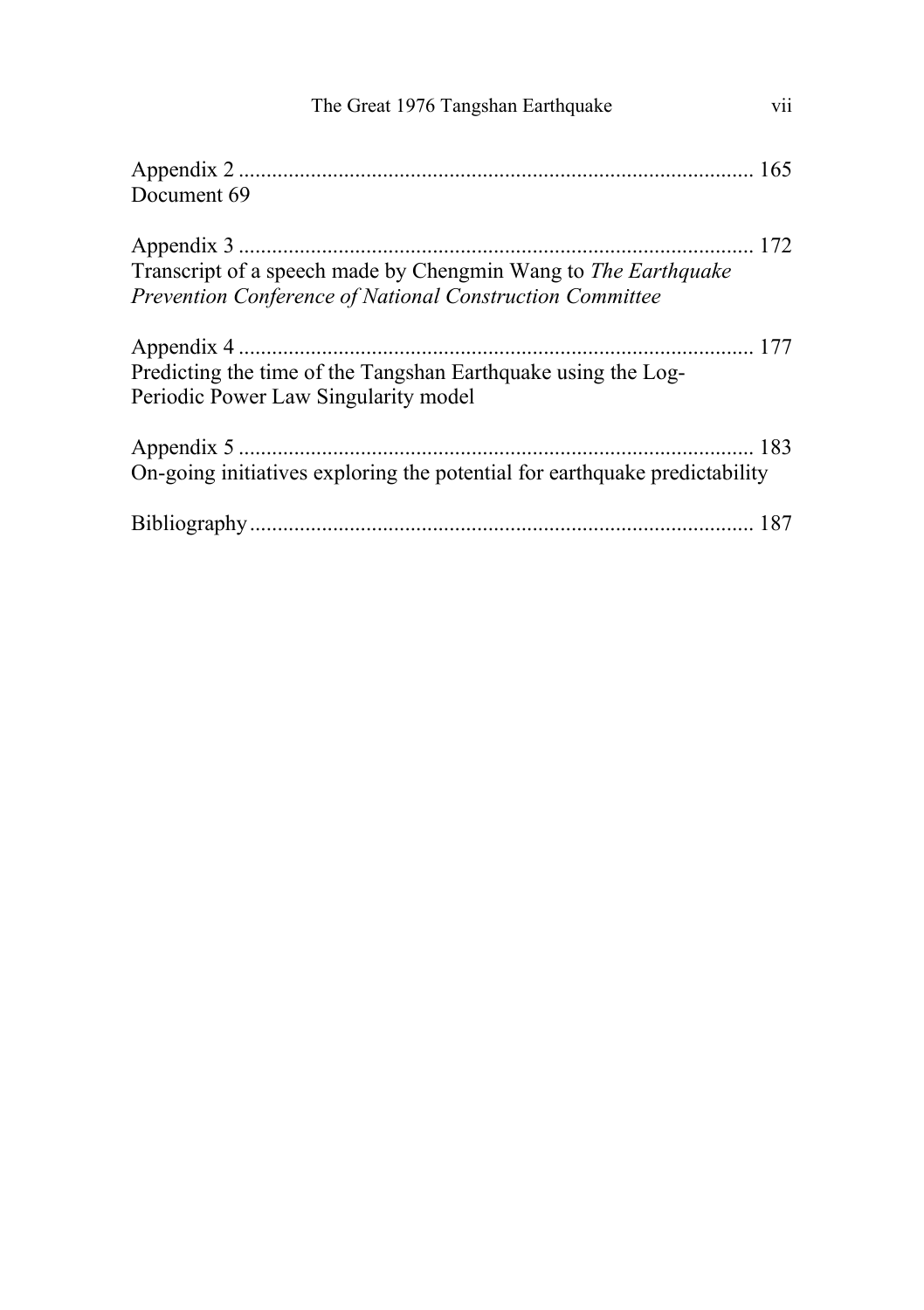## **PREFACE**

Upon completing this book and seeking more extensive reviews from Chinese experts, and with the aim of having this book published in China, we came to realise, rather late in the day, that we faced some formidable challenges. First, while we were aware of the fact that the Tangshan earthquake was a very painful episode in Chinese history, we realized late the extreme degree of grief that led many at a national and personal level to want to forget. Second, notwithstanding the significant number of our colleagues in China who have been helping us since the beginning of this project, we became aware of the fact that we had only reviewed a small portion of all the written evidence and testimony, and that we may have overlooked voluminous work of others. This may impart a bias and certain inaccuracies to our narrative. Furthermore, where we have not included the work of others, this may cause offence that is entirely unintentional for our part. We came to realise that, as non-Chinese speaking westerners, trying to get an holistic and objective overview of political, personal and technical issues was all but impossible. Third, while we were always aware that Chinese authorities are sensitive about reports on certain parts of Chinese history, we had not appreciated just how deep these sensitivities ran. To all those to whom we may have caused offence, please be assured that this is unintentional and accept our apologies in advance. Our primary motivation was to understand what contributed to the successful prediction at Haicheng in 1975, what caused the failure to predict the Tangshan earthquake in 1976 and what was the nature and cause of the so-called Qinglong miracle . The motivation driving this book is our scientific-based conviction that we need to understand what underpinned these events in order to advance understanding in earthquake prediction methodology and for this to support ambitious programs for earthquake prediction globally, including at the newly launched institute Risks-X at SUSTech in Shenzhen, China, co-founded by one of us as a pilot institute collaboration between ETH Zurich and SUSTech.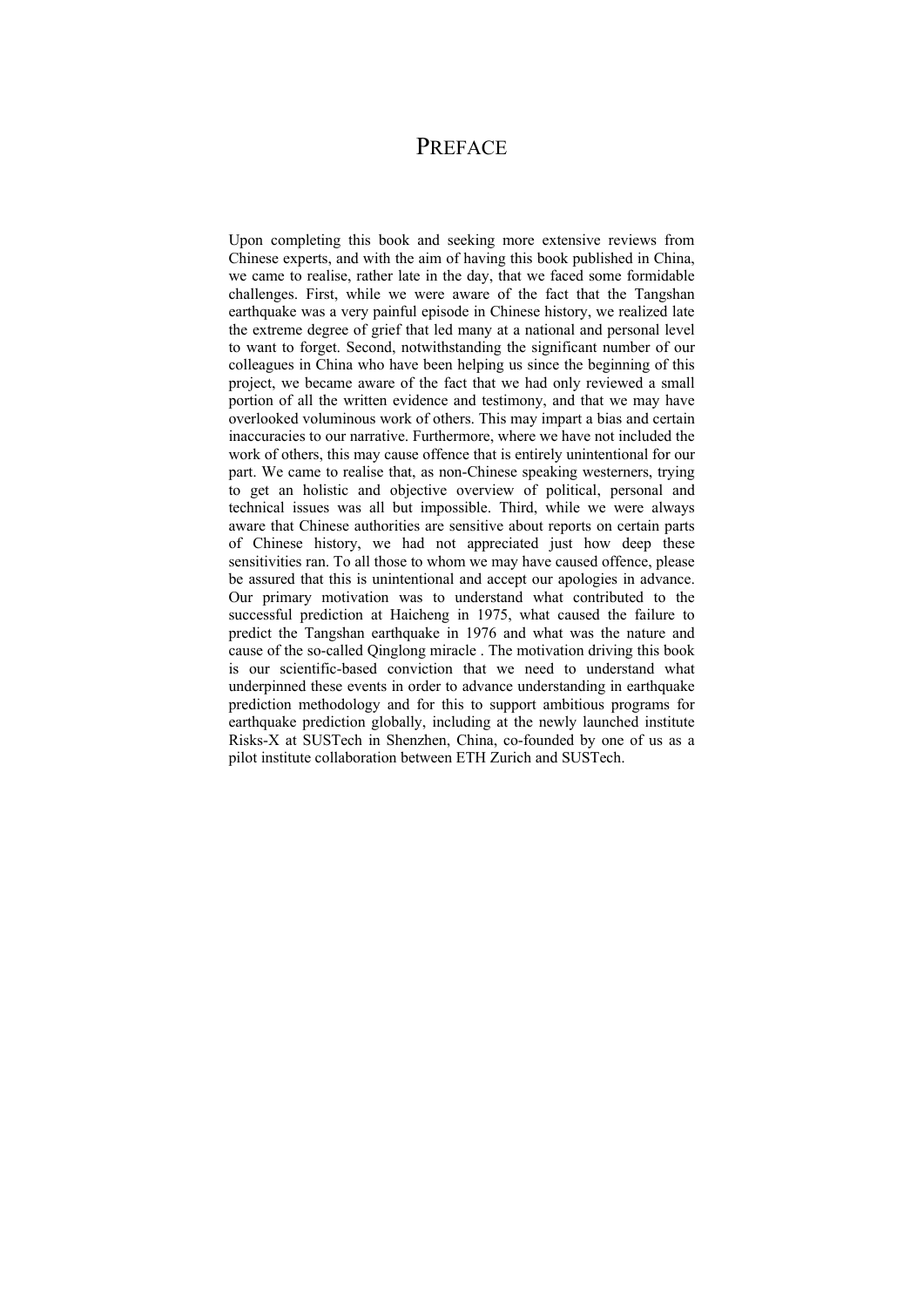## **FOREWORD**

If you want to survive a major earthquake, one very useful thing to have is advance warning of where and when the earthquake is going to strike. Unfortunately, earthquake prediction has made little advance over the decades and, should you be unlucky enough to be in a city that is devastated, there is a good chance you will be killed or badly injured in a collapsed building.

But what if you were given advance warning? What would you do? The first thing you need to know is that your chance of survival is greatly improved if you are outside at the time the earthquake strikes, so that there is no building to fall on you. Better still, you may want to hop on a train and to leave the area all together. But that means abandoning your property, friends and social circle that are immensely important for many of us. At the society level, critical infrastructures can benefit from advance warnings by taking appropriate measures and preparing to temporarily stop operations vulnerable to the disturbances caused by the earthquake.

Not widely known, the Chinese, under the stewardship of Enlai Zhou, in the period 1966 to 1976, launched an earthquake prediction methodology in one of the world's biggest science and social science projects ever undertaken. The effort climaxed with the successful prediction of the M7.6 Haicheng earthquake in February 1975 that saved many thousands of lives.

Eighteen months later on July 28, 1976, the industrial city of Tangshan, 180 kms east of Beijing, was flattened without warning, by an M7.8 earthquake and 240,000 people lost their lives. The jubilation that followed Haicheng success turned to despair. Zedong Mao died in September 1976. China set a new course and the earthquake prediction program was prematurely dismantled and all but forgotten. The recipe for success lay smoldering in hundreds of technical documents and reports.

In this book, we try to reconstruct the recipe for success developed by the Chinese in the period 1966 to 1976. We come to the conclusion that the Chinese came close to predicting the Tangshan earthquake in 1976 and there should be little doubt that, with such a program and with the addition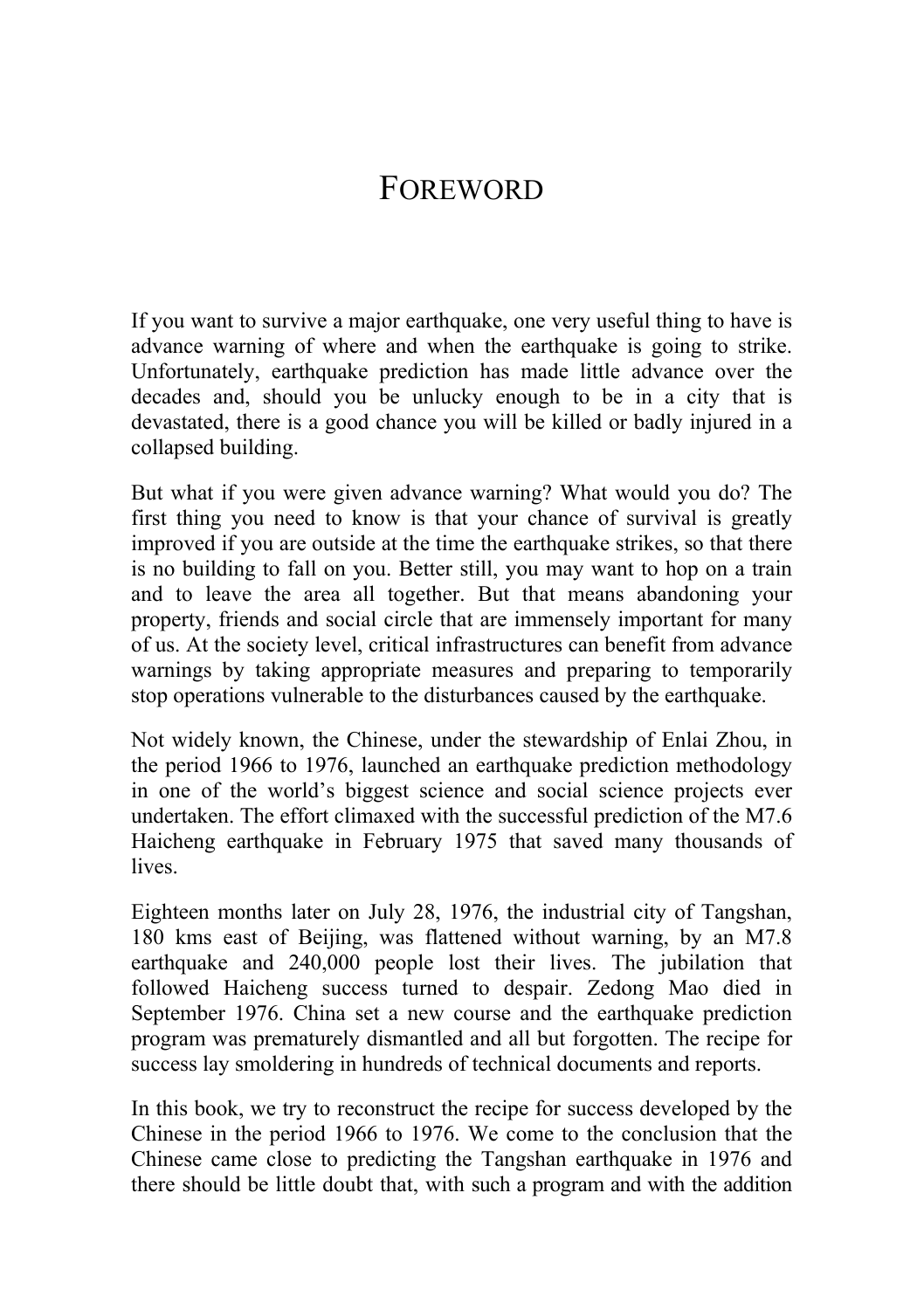of modern communications technology and the progressive accumulation of knowledge, it would have been predicted today. We can envision a future in which citizens and authorities will be given the luxurious dilemma of having to decide how to survive a major earthquake when you know with high likelihood that it is coming. This book ends with that recipe for survival.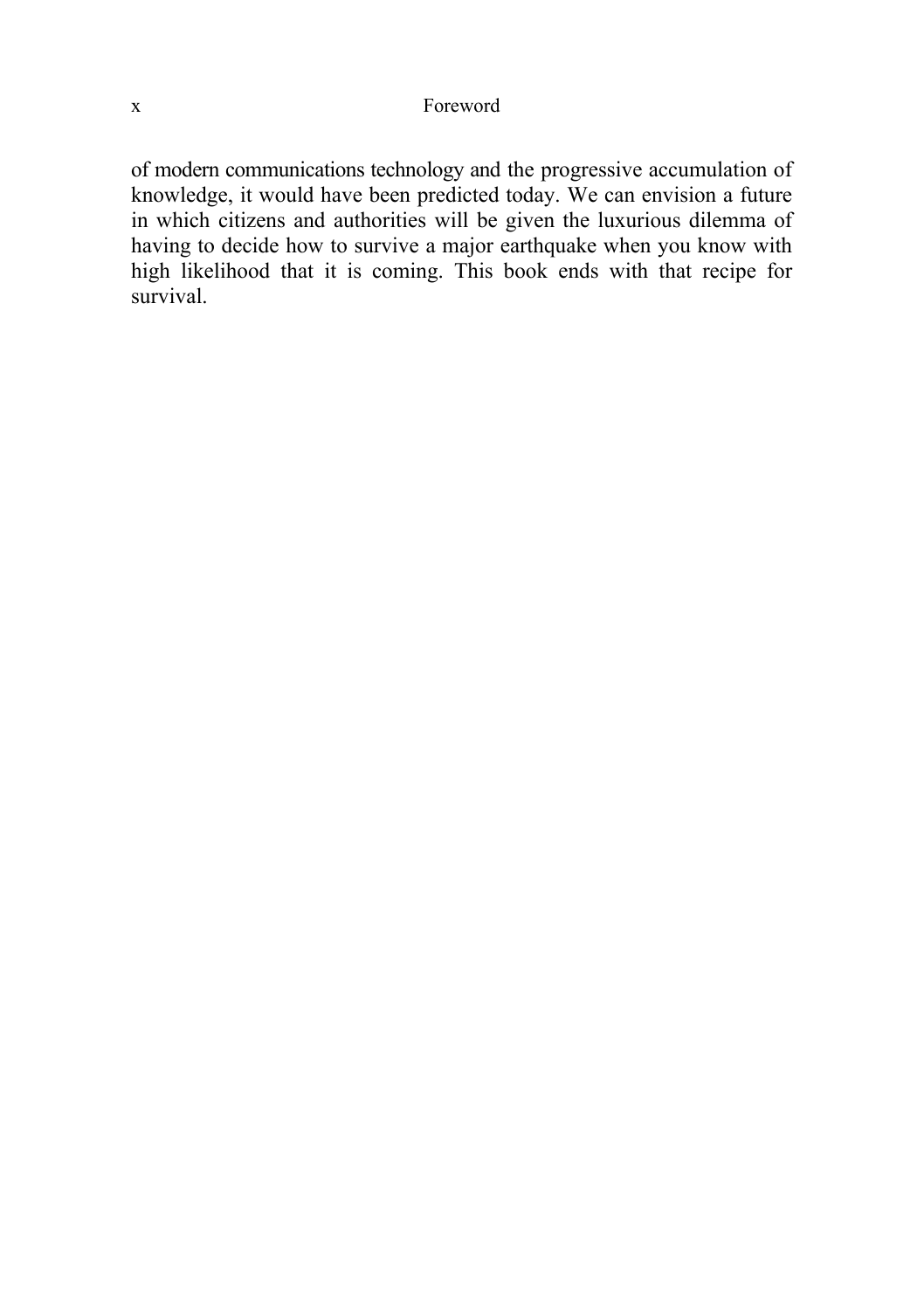### **SUMMARY**

The Cultural Revolution from 1966 to 1976 caused the Communist Party of China, the country and people to suffer the most serious setbacks and losses since the founding of the People's Republic of China. This would be a momentous decade in Chinese politics. It was against this backdrop that, in March 1966, the prefecture of Xingtai, that lies 400 kms SW of Beijing, was struck by two strong earthquakes. The earthquakes killed 8,000 and left 38,000 injured. The Communist Party was keen to show compassion to the hard pressed working masses and sent brigades from the People's Liberation Army to assist in rescue and recovery work. Premier Enlai Zhou took a personal interest and visited the area twice. He asked Siguang Li, China's most senior geologist, if earthquakes could be predicted so that, in future, warning could be given to the people. Li gave a cautiously positive response. No one had ever managed to predict an earthquake before. China was about to embark upon the world's largest earthquake prediction project under the watchful eye of Premier Enlai Zhou.

At its peak, the prediction program engaged 35,000 amateur monitoring posts, many located in schools, which would record everything from earth currents, earth stress, and the level of water in drinking water wells to animal behaviour. These amateurs worked alongside professionals who made observations using more advanced equipment, sharing information and experience, in theory at least.

Nature played an important role. The north China plain that borders the Bohai Bay was shaken again in 1969, 1975 and 1976 in the most intense period of seismic activity in northeast China for centuries. The Chinese would reap the benefits of seeds sown a decade before when they successfully predicted the Haicheng–Yingkou earthquake in February 1975. The attendant evacuations of buildings in Yingkou, and rural districts at least, saved many thousands of lives. To this day, the international community hails the Haicheng earthquake as the only successful official prediction ever made. Normally overlooked is the fact that Haicheng itself did not evacuate buildings and suffered a higher casualty rate than neighbouring Yingkou as a consequence.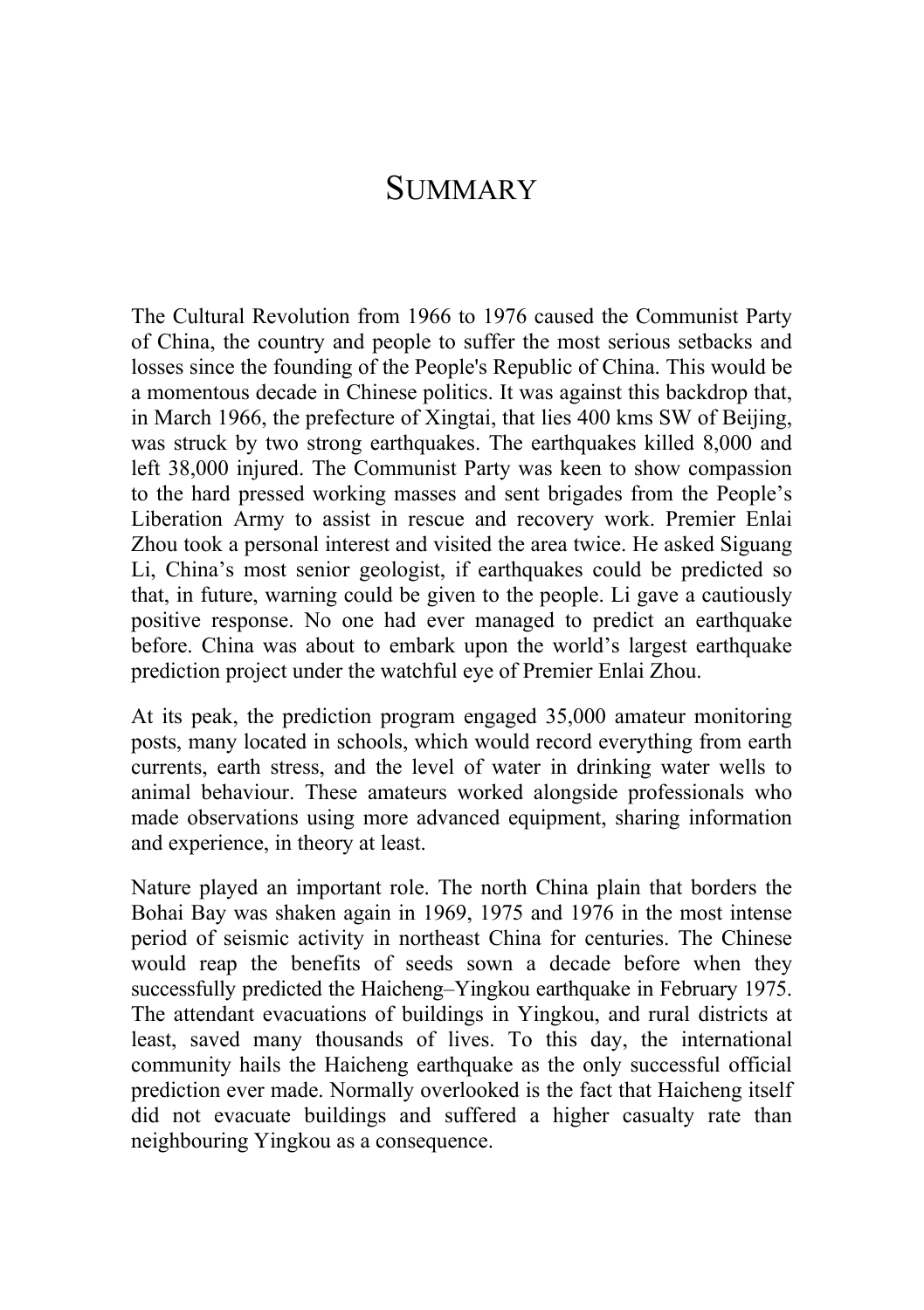#### xii Summary

The Communist Party and Chinese seismologists were jubilant. They were invited by the Japanese Academy of Science to exchange information over a three-week long state tour. Zhiyuan Zha, a Deputy Director of the State Seismological Bureau (SSB), would accompany a six strong delegation to Japan in the winter of 1975. Shirong Mei, a Deputy Director of the Department of Analysis and Prediction within the SSB, was part of a delegation to a conference in Paris, where their peers worshipped the Chinese earthquake predictors.

Amidst the jubilation, the Chinese overlooked the fact that they did not fully understand how they predicted the Haicheng earthquake. The foreshock sequence that was used as the principal guide was uncommon and not normal. The fortitude of a handful of key individuals combined with a large dollop of luck lay behind this success. These lessons were never learned and this would lead to the greatest earthquake tragedy known to modern mankind 18 months later.

1976 began badly with the death of Enlai Zhou, who had founded and personally mentored the prediction program. Then in May, an earthquake was predicted for Songpan, Sichuan Province, 1,000 kms to the SW of Beijing. And on 29 May, an M7.4 earthquake occurred at Longling, Yunnan Province. Nothing happened in Sichuan Province for several months, and fear fed chaos. The Chinese would learn a hard lesson in false positive predictions or in predictions with long-lived alarms. On 16th August 1976, the predicted M7.2 Songpan-Pingwu earthquake occurred, but after more than 3.5 months of disruptive waiting.

Throughout the first half of the year, Chengmin Wang, a team leader in the Department of Analysis and Prediction at the SSB would warn of another major earthquake in the Tangshan-Luanxian area of Bohai but would be ignored by Shirong Mei and Zhiyuan Zha, who were his seniors in the SSB. And then in July, the Beijing Seismic Team would join in with a warning of an earthquake in the capital. Predictions would come in thick and fast but no one knew which if any was correct. With the at-risk zone now covering 50 million people or more, it was impossible for the SSB and their political masters in the Central Committee to take any action. This culminated with a meeting at the SSB on 27 July 1976 where Chengmin Wang and others had one final chance to persuade their bosses of the impending danger, which would strike the next day.

Deputy Director Zhiyuan Zha was in charge and allegedly asked everyone the direct question: "would there be a big earthquake in the coming days?"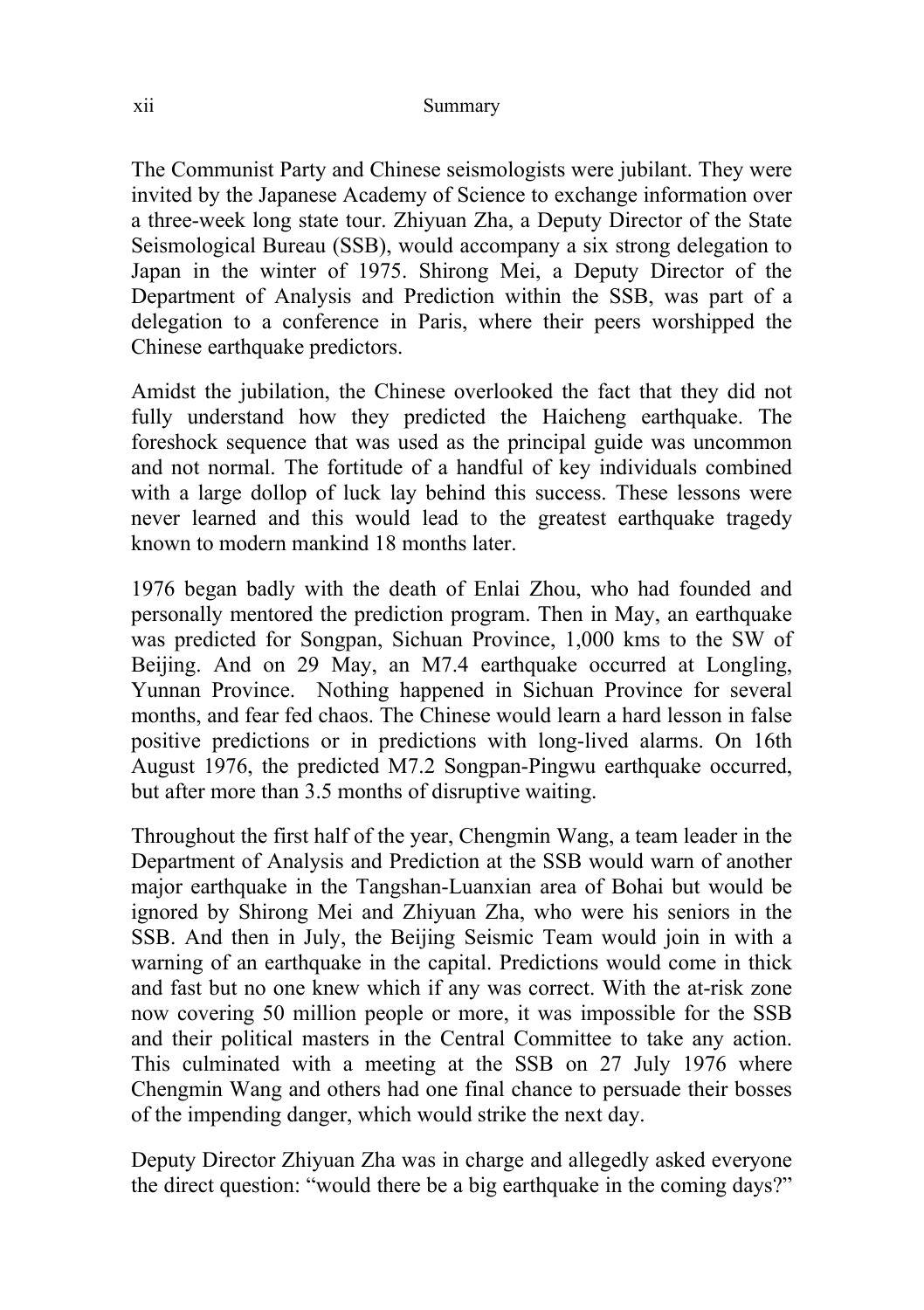Having been warned of serious consequences for creating panic in the capital, they all answered no. Less than 12 hours later, at 03:42 am on the  $28<sup>th</sup>$  of July, most of the inhabitants of the mining and industrial city of Tangshan were at home in bed asleep. The ground shook violently for only 10 to 20 seconds (Wang, J. M., 1985) directly beneath the city that in an instant was reduced to rubble. 240,000 to 650,000 people lay dead or dying under collapsed buildings. One of the most deadly earthquakes ever had just struck "without warning".

In the aftermath, the finger of blame emerged immediately and all those involved were doing what they could to ensure that it did not point at them. Chengmin Wang was sent to Tangshan on the day of the earthquake to gather evidence and to monitor the many aftershocks. Shirong Mei busied herself with the troublesome Songpan earthquake that eventually struck in August with three large shocks but, because of the prediction, casualties were very light. Deputy Director Zhiyuan Zha carried the can and was sent to a labour camp for 8 years. He was lucky to escape with his life.

Zedong Mao died in September and with him died the Cultural Revolution and the dust would finally settle on the Bohai Bay, for the time being at least. The jubilation of Haicheng turned to despair and, lacking the support of Enlai Zhou and other key figures who had either died or been transferred, the earthquake prediction program was gradually dismantled and more or less forgotten.

Two decades later, in a China transformed by the reforms of Xiaoping Deng, the United Nations would take interest in the case of the Qinglong County Miracle. It would emerge that Qinglong County earthquake office and local party had taken measures days before the Tangshan earthquake to evacuate buildings. In the summertime, school classes were held in the yard and families slept in tents. Lying 80 kms north of Tangshan, Qinglong lay on the edge of the damage zone. Nevertheless, 7000 homes collapsed and no one died. Around 9000 lives may have been saved.

The rumour mill then began. It was obvious to some that the Tangshan earthquake was known about by the authorities who chose to not inform the public and to instead let them die by the 100,000s. This assertion was the exact opposite of the goal of the prediction program.

In the aftermath, the SSB would conduct a thorough post-mortem and publish a weighty technical report in 1982 where Shirong Mei was the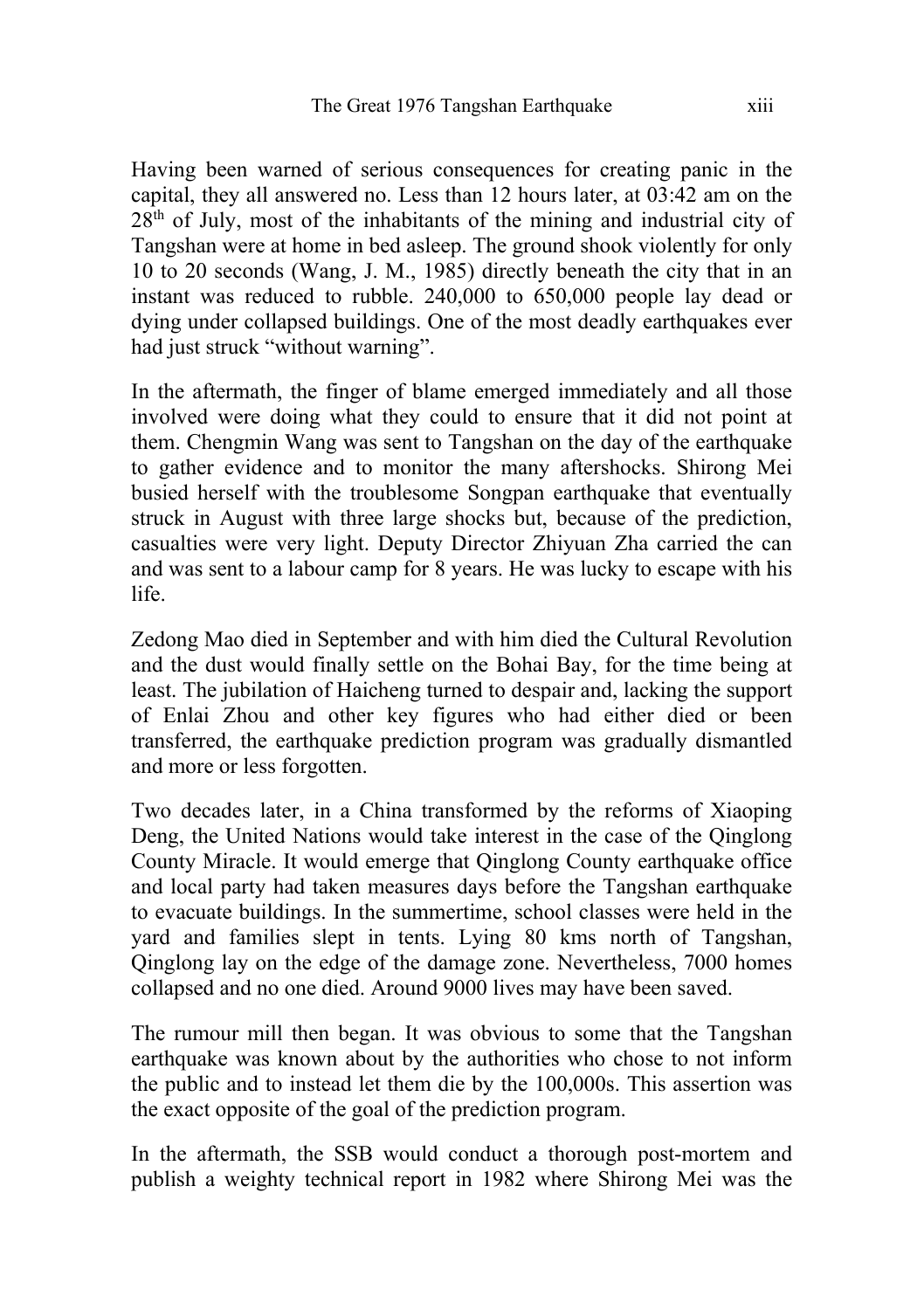chief technical editor while Zhiyuan Zha was still languishing in a labour camp. This report contains all the technical evidence gathered by the SSB in the lead up to Tangshan. There is a crucial distinction here. The information had been gathered but was not necessarily known to the SSB at the time the Tangshan earthquake struck. Much of it lay unread in notebooks in thousands of amateur monitoring stations scattered over NE China.

2008 was China's Olympic year. We can all recall the splendour of the games that opened on  $8<sup>th</sup>$  August, a reflection of the economic powerhouse that China had now become. Fewer outside China will recall the Sichuan earthquake of 12 May 2008, striking modern reinforced buildings, which still killed over  $100,000$  people (dead + missing). The earthquake carnage in China goes on and on. And will go on and on until a reliable prediction methodology is developed and even better reinforced buildings become the norm.

Zhiyuan Zha, when released from labour camp and now retired, made use of his time to review three reports produced by the SSB covering the Haicheng, Tangshan and Songpan earthquakes. He summarised his findings in a book, with a blue cover, which was finalised in 2009. Still a controversial character, he was unable to find a publisher. The writing and structure is a little disorganised but Zha makes key observations and reaches some important conclusions. The Chinese had in fact discovered the recipe for successful earthquake prediction in China in the period 1966 to 1976 but did not know it then. It was very hard to recognise success in the wake of the Tangshan slaughter. In the 1982 post-mortem report published by the SSB, the key technical information is consigned to obscure chapters and is not discussed at all in the final summary. Shirong Mei went on to have an illustrious career in the SSB while Zhiyuan Zha languished in prison. The premature abandonment of the prediction program may arguably have led to the 2008 tragedy in Sichuan.

Our book project has been planned in the mind of Didier Sornette for many years (since 2005). Didier has for decades sought of ways to combine the multitudes of precursory phenomena associated with earthquakes into a coherent prediction method. This quest took a new turn when he connected in 1997 with Friedemann Freund who works for NASA Ames and the University of San Jose. Over several decades, Friedemann has conducted fundamental experiments that culminated when showing that, when you squeezed a rock very hard, it generates electrical charge carriers and works as a "rock battery". This discovery and the elucidation of its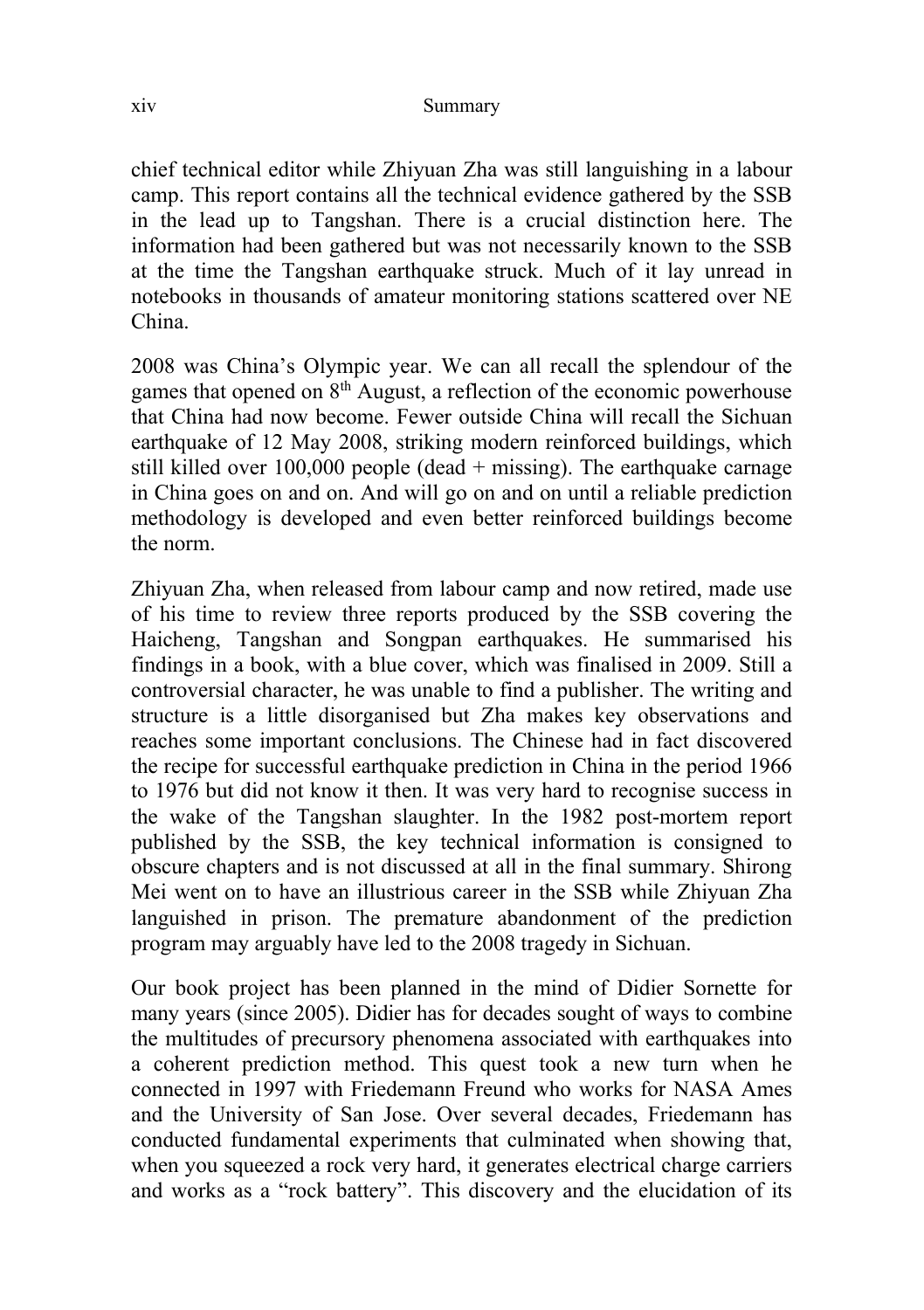underlying physical mechanism opened the possibility to explain and unify the myriads of electrical phenomena that are often reported immediately before (and after) major earthquakes. The most visible of those are lights seen either on the ground or in the air. Didier and Friedemann started to collaborate towards their common goal of a global earthquake forecast system.

In February 2018, looking for complementary expertise and passion, Didier offered Euan to work at The Chair of Entrepreneurial Risks, ETH Zurich, on global risk problems. It was suggested that writing a long paper or short book on the Chinese earthquake prediction program and the Tangshan earthquake in particular would be a fitting introductory project. It should take no more than 4 months to complete, at least, this was the initial plan. Work began in earnest in July 2018 and one year and a half on, the short book had grown into a 200,000-word tome. This short book is effectively an executive summary of the tome. We cover a vast range of topics spanning geology, plate tectonics, political and organisational structures, physical processes that occur during earthquakes and the social, political and scientific history of this unique earthquake prediction program. We try to present all this information in a way that is accessible to the non-expert.

This book begins by trying to place the seismic events of Xingtai, Bohai, Haicheng and Tangshan into the extensional geological setting of the Bohai Bay rift Basin. It draws on the rich volume of petroleum industry stratigraphic and structural data published in recent decades. It goes on to review and summarise published data on anomalies that occurred before the Haicheng and Tangshan earthquakes. It is found that most anomaly classes do not constrain the timing and location of these large earthquakes. The main exception is spantaneous earth currents (telluric currents) that appear at the locations of the epicentres a few days to weeks before the earthquakes struck. Of the range of instrumental anomalies that were recorded, telluric currents alone provide information of time and location. These observations for the first time link the rock battery theory of Freund to precursory anomalies measured in advance of major earthquakes. The telluric current anomalies may be supported by anomalous animal behaviour and variations in well water (ground water) levels. The book also presents an analysis of all anomalies measured using the Log-Periodic Power Law Singularity (LPPLS) theory. In this retrospective analysis of the Haicheng and Tangshan earthquakes, a precise short-term prediction of the timing (with statistical bounds) of the earthquakes based on the super-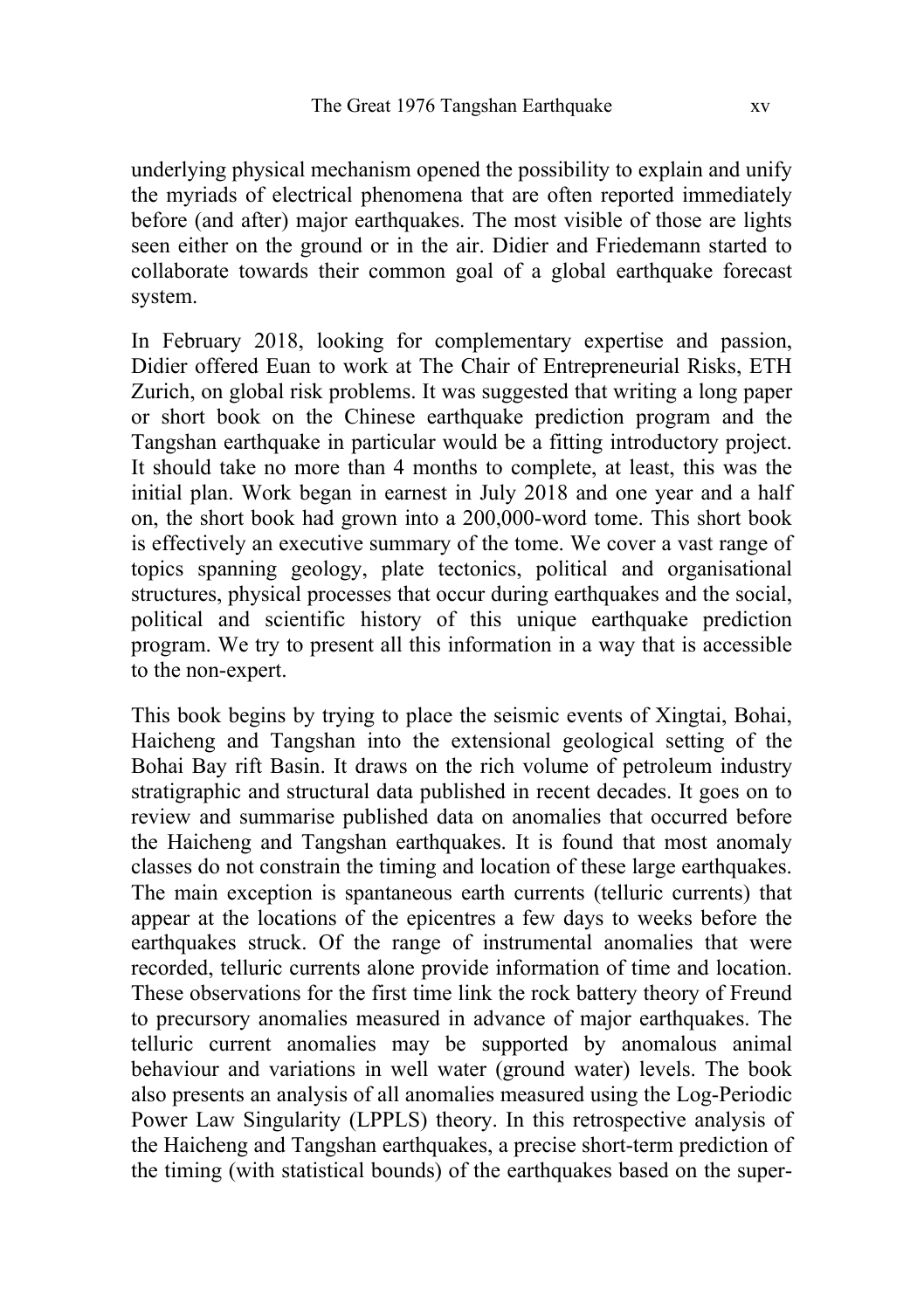#### xvi Summary

exponential acceleration accumulation characteristics of earthquake precursors is shown to be possible.

In January 2019, we made contact with Chengmin Wang in Beijing and met him twice in Beijing on 16 March and 29 July 2019, with the later meeting including Academician Wenjin Zhao who helped us refine our understanding of the geology of the Bohai Bay Basin. Now 85 years old, Chengmin Wang is still active in the China Earthquake Administration in Beijing. He provided us with a large amount of background information and original Chinese documentation that lends our book a unique level of insight.

First and foremost, this short book is designed to inform both the nonexperts and experts of the extraordinary sequence of events, of the science as well as of the social developments that underpinned the ten years leading to the Tangshan earthquake. We present the strengths and unique approach of the Chinese prediction program that developed over a decade from 1966 to 1976. We then try to identify the failings of the past and make suggestions for a viable future pathway that could combine the insights and organisation of the 1966-1976 Chinese prediction program with modern technologies to facilitate data gathering, interpretation and sharing. Above all, this book is designed to provide an inspiration to consider earthquakes differently than usually presented. Most of the time, the Earth is sanguine and we go about or daily lives undisturbed. But when a large earthquake brews in the deep, it does give off some clear signals. Knowing how to read these signals could one day save your life.

July 2021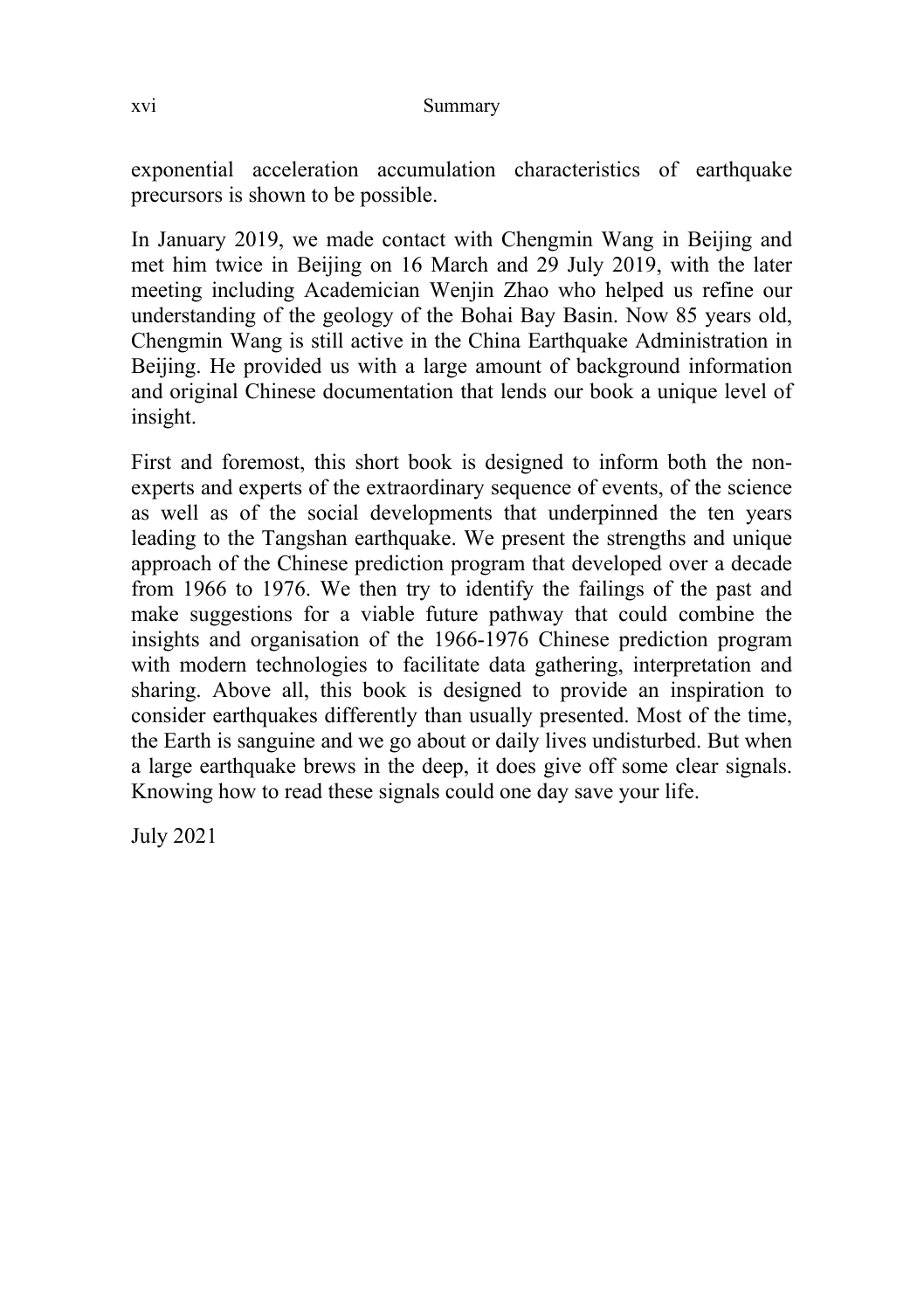# CHINESE AND ENGLISH LANGUAGE NAMING CONVENTIONS

In Chinese, the family name is always placed first followed by the given name. This is the opposite of the English language convention. In the English version of this book, we use the English language tradition to report the names of the characters of our story with given name followed by surname (or family name). All Chinese names follow this convention. Mao Zedong, therefore, becomes Zedong Mao.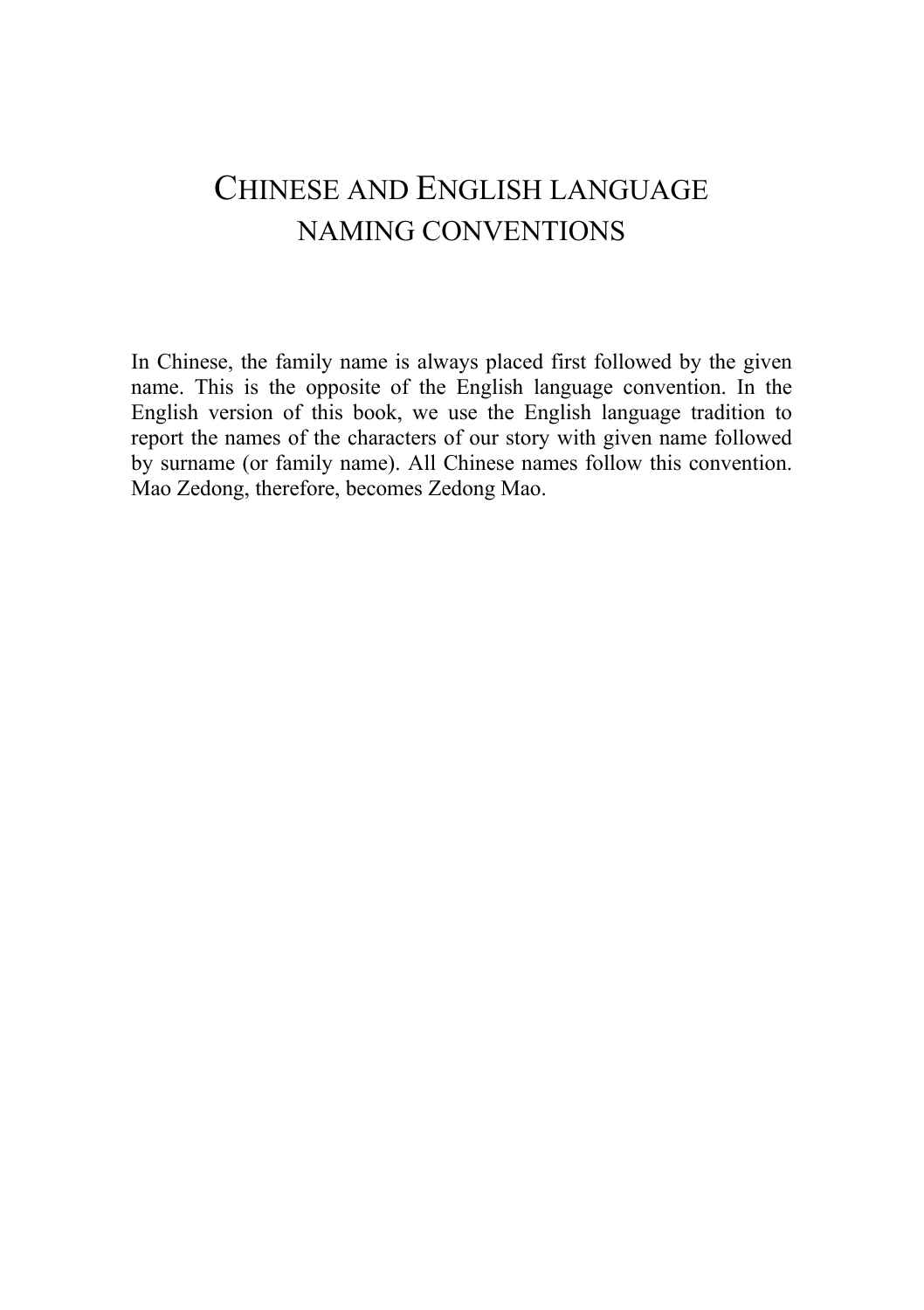# ABBREVIATIONS AND ACRONYMS USED

| SSB                                                                 |      |                          | State Seismological Bureau (Chinese)               |  |  |
|---------------------------------------------------------------------|------|--------------------------|----------------------------------------------------|--|--|
| CEA                                                                 | SSB) |                          | China Earthquake Administration (modern version of |  |  |
| RCL                                                                 |      |                          | Revolutionary Committee of Liaoning Province       |  |  |
| PLA                                                                 |      | Peoples' Liberation Army |                                                    |  |  |
| Jing-Jin-Tang-Zhang                                                 |      |                          | $=$ Beijing-Tianjin-Tangshan-Zhangjiakou           |  |  |
| Jing-Jin-Tang-Bo-Zhang = Beijing-Tianjin-Tangshan-Bohai-Zhangjiakou |      |                          |                                                    |  |  |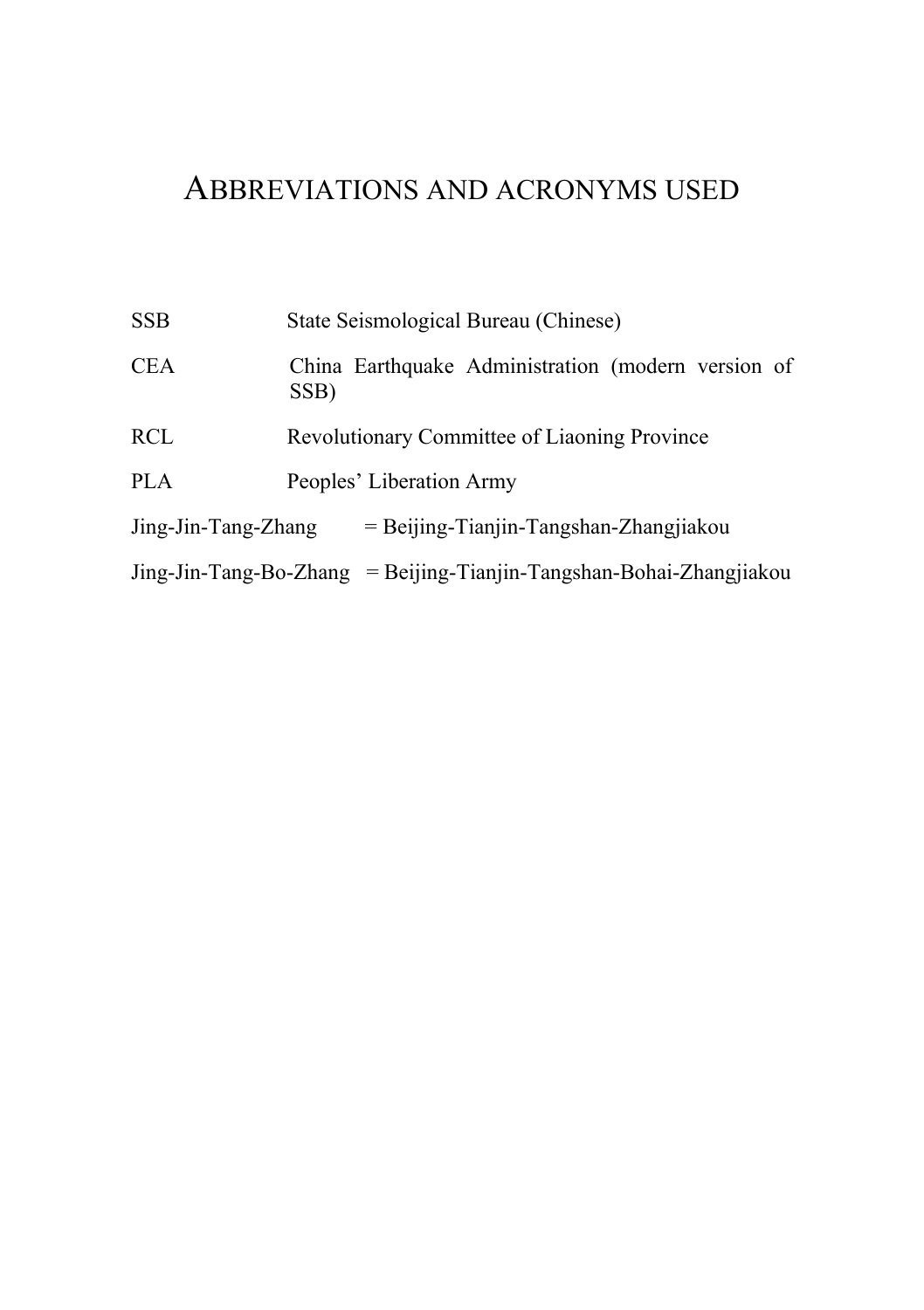### ACKNOWLEDGEMENTS

The idea of this book started with an email sent to Didier Sornette by his long-time collaborator and friend, Professor Weixing Zhou at ECUST (the East China University of Science and Technology in Shanghai). This email dated September 29, 2005 was meant to attract the attention of Didier to the recently released information in China of the Qinglong miracle and the alarms raised by a scientist, Chengmin Wang, about the imminent occurrence of a large earthquake, which turned out to be the Tangshan earthquake. Over the following days, months and years, Weixing Zhou continued to provide information on these fascinating revelations. We are thus extremely grateful to Weixing Zhou for his generous help.

Researching this book has involved the translation of many documents from Chinese to English and, in communication with Chinese colleagues, translation of correspondence from English to Chinese and vice versa. We are indebted to our Chinese translators, in particular former ETH Zurich master student, Min Yu, Dr. Ke Wu (previous ETH Zurich PhD student, then post-doc and now assistant research professor at SUSTech in Shenzhen), and current ETH Zurich PhD student Ran Wei. Dr. Ke Wu has provided many insights for our better understanding of the geopolitical situation and atmosphere at the time of the Cultural Revolution. Dr. Ke Wu was also our chaperone during our visits in Beijing and was instrumental in organising them and in providing smooth Chinese-English translations in our discussions with Chinese scientists. Two other master students, Shenglan Niu and Zhiyuan (Peter) Zhu, produced very useful early translations of two books only available in Chinese. Our translators also provided useful social, historical and geographic background.

Early in 2019, we established contact with Mr Chengmin Wang in Beijing who provided us with a large amount of documentation and a copy of his memoirs. We also met with Mr Wang and other Chinese seismologists in March and July 2019. Mr Wang was a senior figure in the SSB in 1976 and was in the thick of the action before and after the Tangshan earthquake. We are deeply indebted to the time he gave and for all the information he provided that gives this book a special and historic dimension.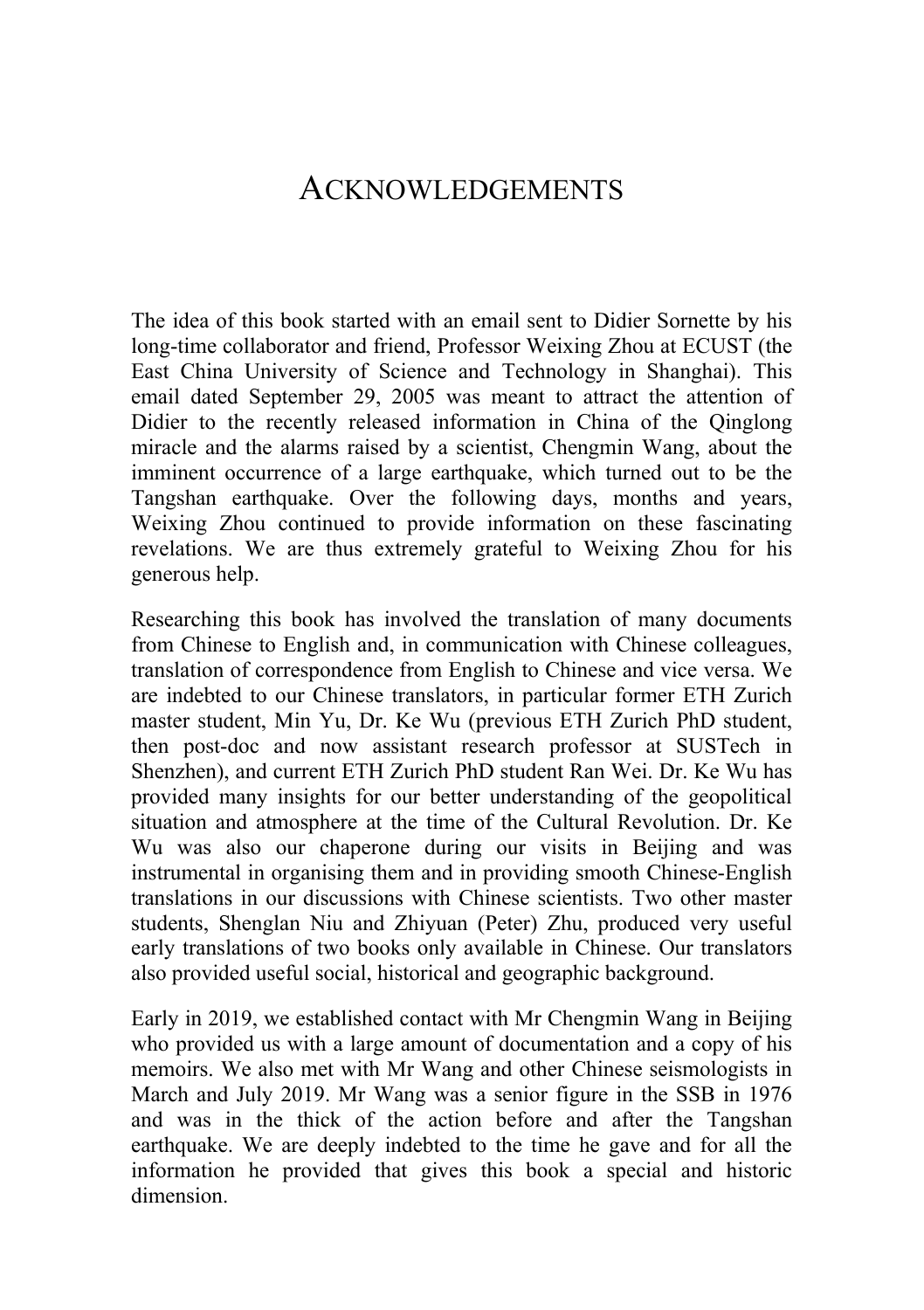Mr Shangyong Li, author of Dawn of Prediction of Large Impending Earthquake (in Chinese, 大地震临震预报的曙光) is thanked for sharing information and his assistance in arranging meetings in China.

As we dived in the theories that could rationalise earthquake precursors, we engaged into very informative and passionate exchanges with Friedemann Freund, the discoverer of the rock battery effect and the champion of the peroxy defect theory. We are greatly indebted to him for his generous attitude and scientific honesty in explaining the minute details of his ~40 years of research in this field. Didier would also like to acknowledge the long-term collaboration with Dr. Guy Ouillon on the modelling and analysis of earthquake data. Dr. Guy Ouillon also helped in preparing figure 66.

Departmental administrator in the Chair of Entrepreneurial Risks at ETH Zurich, Adriana Schellenbaum, provided support throughout and helped with the final assembly of the many parts into a single properly formatted document.

Dr Jiawei Li, post-doctoral fellow at Risks-X at the Southern University of Science and Technology (SUSTech), provided a review of the English version in May and June of 2020 and provided numerous helpful suggestions that improved the text. Dr Li conducted a very thorough review of the final draft, correcting numerous errors in the translations of Chinese names and other factual errors arising from translations and so on.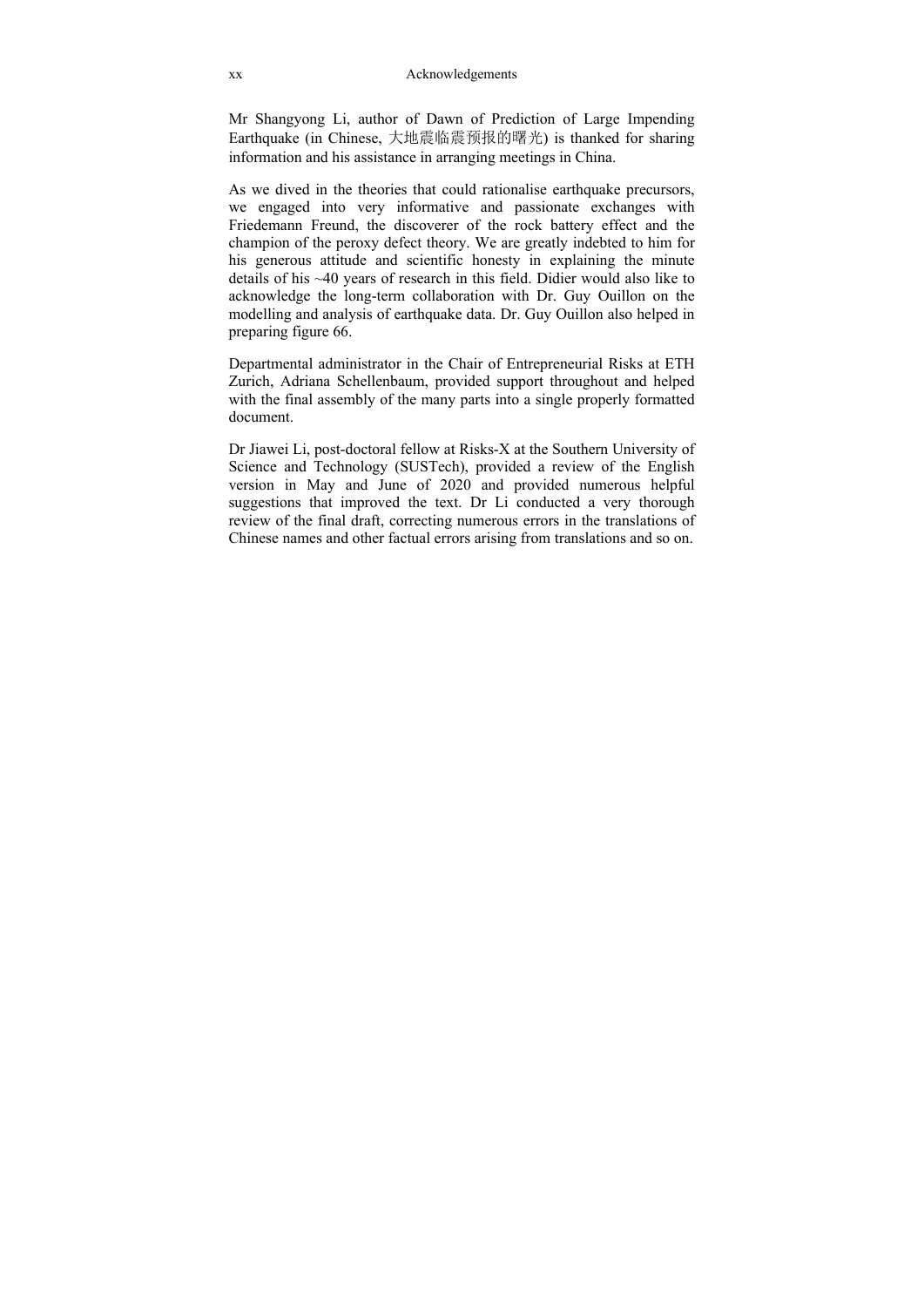## **PROLOGUE**

For millennia, a succession of 17 dynasties saw China lead the world in arts, technology and civilisation but, during the late reign of the Qing Dynasty, social decay had eventually prevailed. With the continuous invasion of foreign troops and the signing of a series of unequal treaties from around 1840 to 1948, China endured a "century of humiliation". This led to the founding of The Republic of China in 1912 but, unable to make a clean break with the past, social decay continued much as before. Under the leadership of Chairman Zedong Mao, the Communist Party of China defeated the army led by Kai-shek Chiang in the Chinese Civil War (1945- 1949). After the Second Sino-Japanese War (1931-1949), the People's Republic of China (New China) was established in 1949. This ended the wars and disasters of old China and New China started its economic construction and much was achieved in the next three decades (1949- 1979), including land reform, the development of an independent industrial system and development of its own nuclear weapons. However, the disenchanting developments of the Great Leap Forward (1958-1960) and of the Cultural Revolution (1966-1976) in this period caused tremendous damage to the national economy, and brought China to an important historical node. In 1966, Mao and his allies launched the Cultural Revolution, sparking a decade of political recrimination and social upheaval that lasted until Mao's death in 1976, making this period an extremely unusual and sensitive decade in Chinese history.

While The People's Republic of China was in a state of transitory chaos, Nature was plotting to deal the cruellest of hammer blows to the Chinese People in Xingtai, a prefecture level city located in the south of Hebei Province of NE China on the North China Plain (Fig. 1). The North China Plain is as flat as a billiard table and covers about 410,000 square kilometres. It is one of the most densely populated areas on Earth. This alluvial plain of the Yellow and several other major rivers extends offshore beneath the waters of the shallow Bohai Bay (Fig. 1).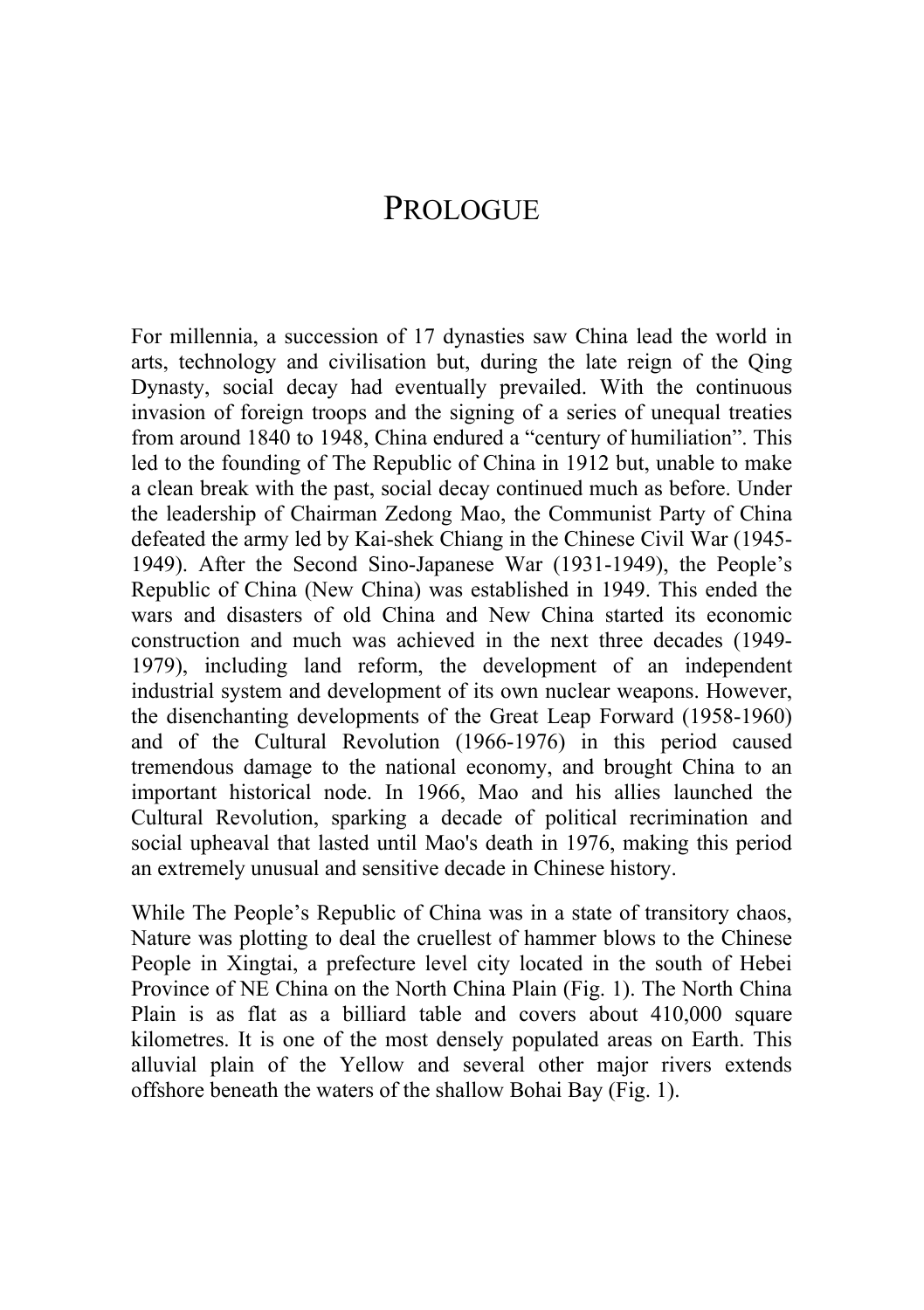

Fig. 1 Map of North China Plain showing the locations of the four main earthquakes discussed in this book (Xingtai, Bohai, Haicheng and Tangshan); the course of the Yellow River almost circumnavigates the Ordos Plateau; and the main structural units – the Ordos Plateau, the Shanxi rifts and the Bohai Bay Basin (BBB).  $HP = Hebei$  Province and  $LP = Liab$  Province. Base map accessed through Wikipedia attributed to naturalearthdata.com.

### **The earthquakes begin**

In early March 1966, Xingtai was emerging from the cold winter that affects this part of China. Barely noticed by the inhabitants, the area was shaken by a series of small earth tremors. Not known at the time, these small tremors foretold of momentous events that were to follow and that would last for over a decade. At 05:29 am on 8 March 1966, the ground shook violently in Longyao County, Xingtai Prefecture as the area was struck by a magnitude 6.5 earthquake (See Appendix 1 for explanation of the Richter magnitude scale). This was a strong earthquake centred on an area about 45 kms to the NE of the city of Xingtai (Fig. 1). The modest intensity and largely rural setting meant this was not a major catastrophe, and yet thousands lay dead or dying, trapped as they slept, in the rubble of poorly constructed houses.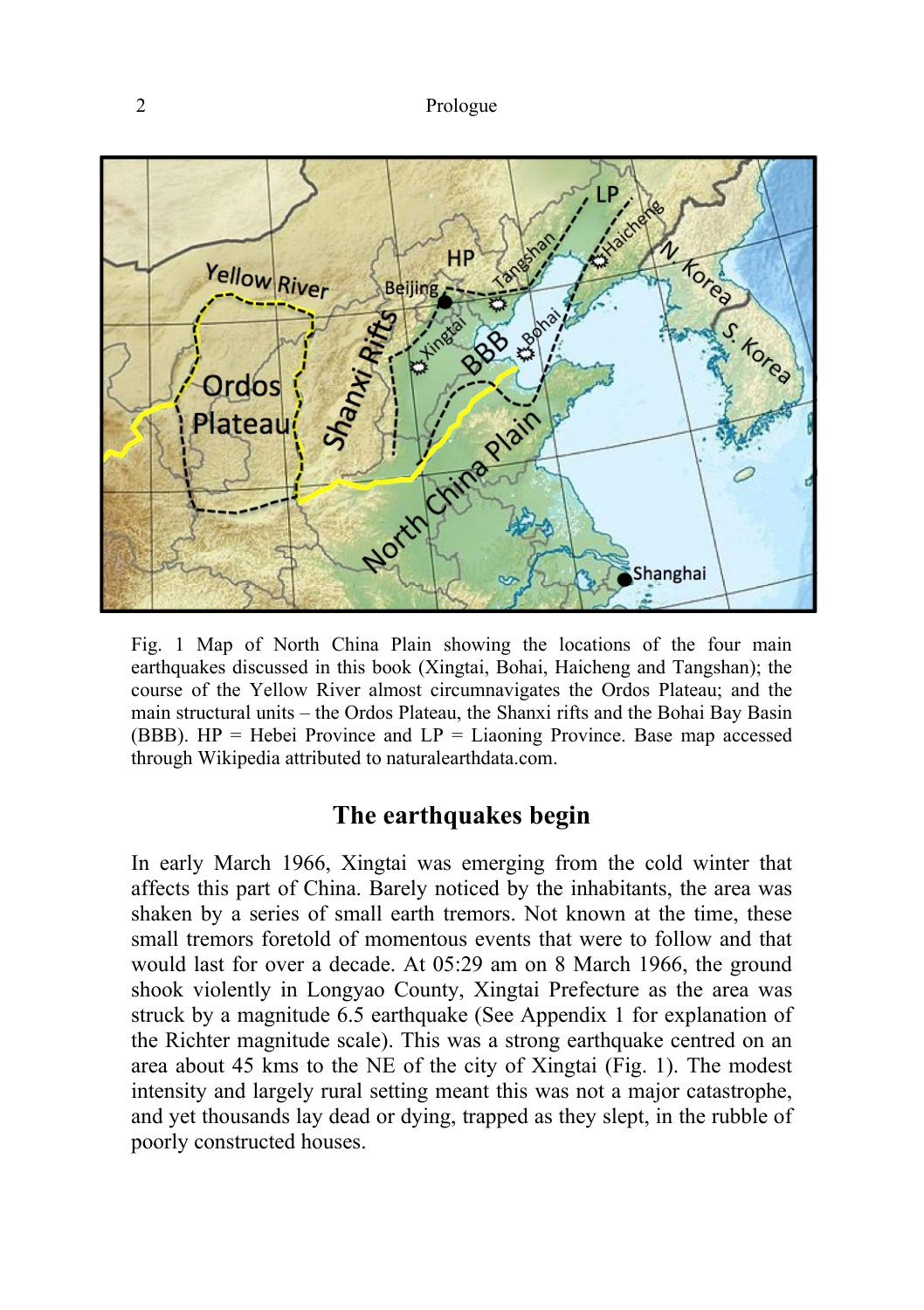The Chinese garrisoned in the area mobilised immediately to assess the damage and casualties and quickly located the epicentre in Longyao County. Xin Xu, deputy commander of the 63rd Army, and Changyuan Cai, the Political commissar, filed a report to the State Council in Beijing where Premier Enlai Zhou convened an emergency meeting to discuss and implement emergency rescue measures. Units from the Beijing military region were sent to assist the 63rd Army in rescue and relief operations. Premier Enlai Zhou flew to the area by helicopter, arriving on the afternoon of  $9<sup>th</sup> March$  (account from Bo, Z., 2010).

Not known at the time, the earthquake of  $8<sup>th</sup>$  March was the trigger for a series of larger events that would cascade through the Bohai region in the course of the next decade. A larger M6.8 earthquake would strike Xingtai on the 22nd March. Once again Premier Enlai Zhou would visit the epicentre in Ningjin County on 31 March to comfort the people. Three further shocks >M6 would strike on 22nd, 26th and 29th March. The Bohai Bay was severely shaken, but not yet stirred. At the end, it was estimated that over 8000 were dead, 38,000 were injured and that millions of houses were damaged or destroyed (Houston China Consulate).

Siguang Li, one of China's most senior geologists, was present at the emergency meeting convened by Premier Zhou on the evening of 8<sup>th</sup> March 1966. He dispatched a 32 strong team of geologists and seismologists to Xingtai to monitor the situation while establishing a Seismic Geology office within the Ministry of Geology to oversee the operation. Meanwhile, it is alleged that Premier Zhou on one of his visits to Xingtai had a conversation with an old man who asked why it was not possible to give the people some advance warning (attributed to Mei, S., 2008).

At one of the meetings held to discuss the Xingtai earthquake during March 1966, Premier Zhou asked Siguang Li if it was possible to predict earthquakes and to provide some advanced warning to the population. Everyone knew that earthquake prediction had been studied by more advanced countries like the USA, Japan and the Soviet Union for decades and they had all failed to make any significant breakthrough. But Siguang Li responded on a cautiously positive note:

*"An earthquake is a natural phenomenon and, in terms of its origin, it is the product of the internal movement of the earth's material itself. There is a process of its occurrence, and there will be certain mechanics. As long as we grasp it and master the laws of its changes, earthquake prediction and forecasting is possible, but a lot of exploratory work is needed.". From Ma., T.*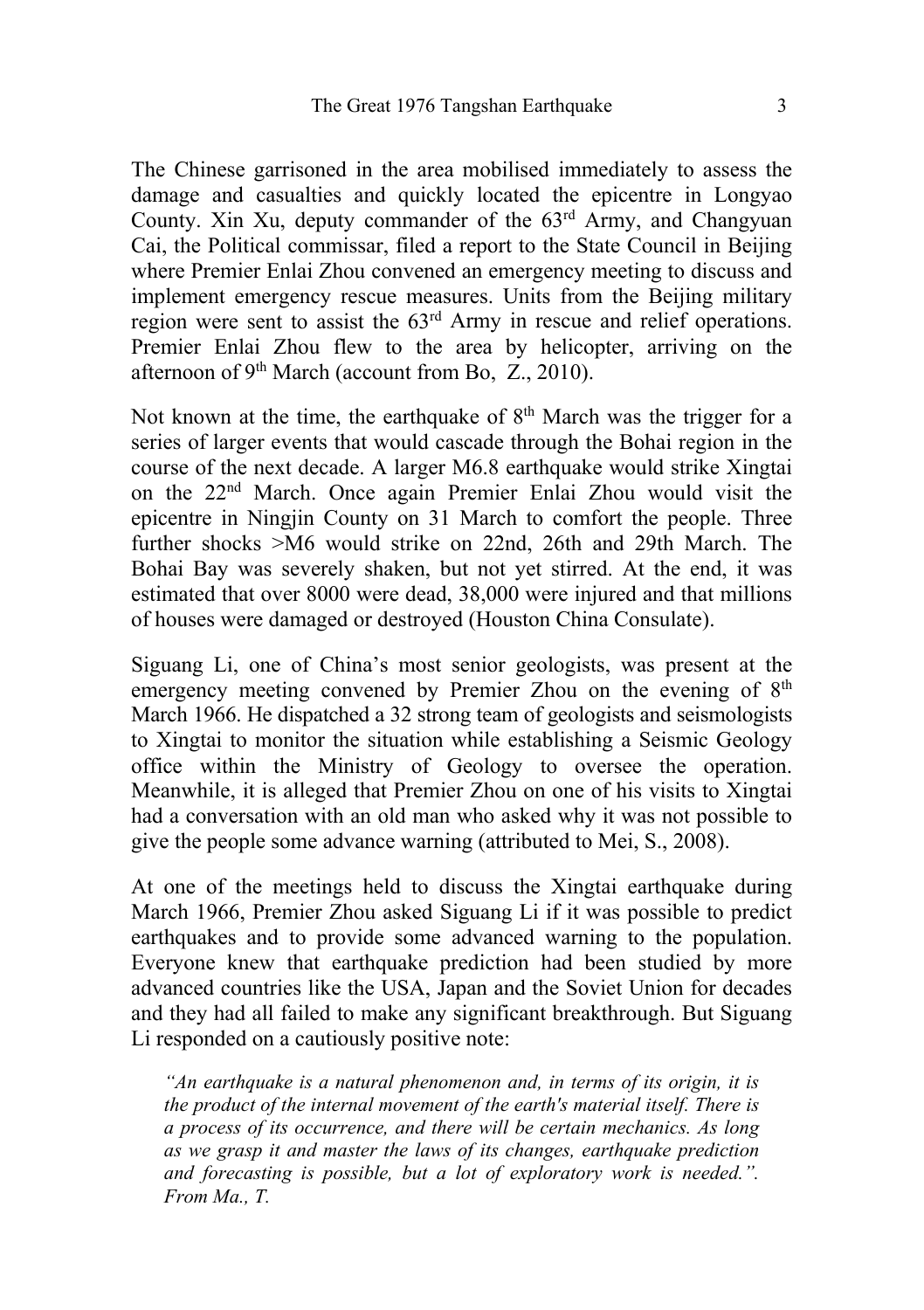#### 4 Prologue

In this way, the seeds of an extraordinary experiment to monitor and predict earthquakes were sown, the likes of which had never been seen before or since. The experiment sought to use traditional Chinese methods, such as observing anomalous animal behaviour and anomalous well water level and compositional variations, and to combine these with western technologies like seismic monitoring, ground levelling, gravity and magnetic field measurements. The experiment sought to combine professional expertise with one of China's largest resources – its vast population – referred to as the masses. At its peak, over 35,000 amateur monitoring stations were established making simple measurements like spontaneous electric currents in the earth, the resistivity of soils and soil stress. This book seeks to tell this story of the biggest earthquake prediction program in world history, to record for the first time, in English language, many of the findings of this project, to tell the story of some of the people involved and to document some of the successes and failures. At the heart lies an assumption that an earthquake gestating in the sub-surface must give off physical signals that can be detected and used in prediction. The problem then, that persists to today, is knowing what physical signals are important. In the 1960s, the Chinese were taking a great leap into the dark.

This was not the first time the Bohai Bay had been rocked by a large earthquake. The most recent events occurred on 1 August 1937 when two M7 events shook the area west of Heze, approximately 230 kms SSE of Xingtai (35.2 : 115.8 decimal degrees) (Muller, P. M., 1976) (Fig. 2). These events were part of a long sequence that can be traced back to September 1303 when a large earthquake shook the South end of the Shanxi rifts, a geological structure adjacent to and lying to the west of Bohai Bay (Fig. 1 and 2). In total, 37 strong to great earthquakes (see Appendix 1 for the nomenclature) have struck this area since 1303 and the Xingtai earthquake would not be the last. Two events worthy of special mention were the 25<sup>th</sup> and 26 July 1668 Tancheng earthquakes followed a decade later by the 2 September 1679 Sanhe-Pinggu earthquake that would rock the area immediately to the east of Beijing (Fig. 2). The earthquake of 25 July 1668 was estimated to be M8.7 and the 1679 Sanhe Pinggu event to be M8, making them great earthquakes in the seismological nomenclature (See Appendix 1). There are a number of sobering lessons to learn from this history. First, earthquakes in this area often occur as clusters as was the case with Xingtai. Second, they often occur as sequences as was the case with Tancheng and Sanhe-Pinggu, and third, the region is capable of producing great earthquakes of M>8 that may lead to total destruction of property in the affected area. As we will shortly learn, Xingtai was the first in a sequence of 4 major earthquakes that would strike Bohai in the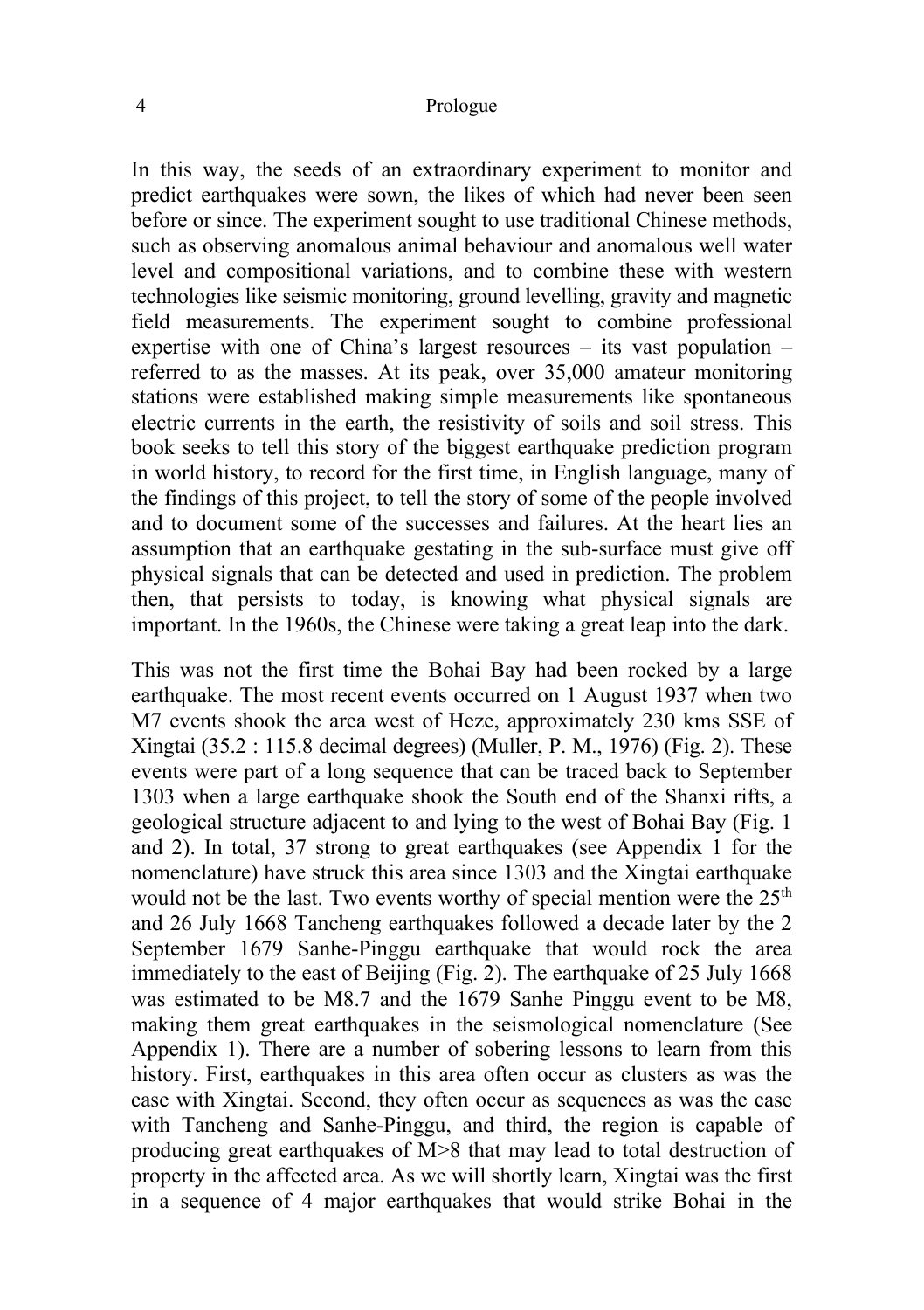coming decade, and at the time of writing 45 years have passed since the last major earthquake struck and totally destroyed the city of Tangshan on 28 July 1976.



Fig. 2 Map showing the locations of 37 major earthquakes to strike the Shanxi Rift-Bohai Bay Basin (BBB) area since 1303. The dashed lines mark the outline of the BBB. The geology and tectonics are described in greater detail below. The locations of the four main earthquakes discussed in this book – Xingtai, Bohai, Haicheng and Tangshan - are labelled. The oval circles mark  $\sim$  50 km radius zones around large earthquakes. Base map modified from Fig. 12 of Liu, M. et al. (2007).

The year after Xingtai, on 27 March 1967, a relatively small M6.3 earthquake struck the area of Hejian (38˚3' : 116˚3') to the NNE of Xingtai. And then in 1969, a much larger M7.4 earthquake struck the offshore area of Bohai Bay (38˚12' : 119˚24'), simply called the Bohai earthquake in Fig. 1 and Fig. 2. There were no casualties from the Bohai earthquake since it was offshore and distant to population centres. However, all of this activity, not far from the capital Beijing, had the fledgling earthquake office and Communist government concerned. The idea had taken root that a sequence of earthquakes was marching northwards towards the densely populated Liaoning and Hebei Provinces (Fig. 1).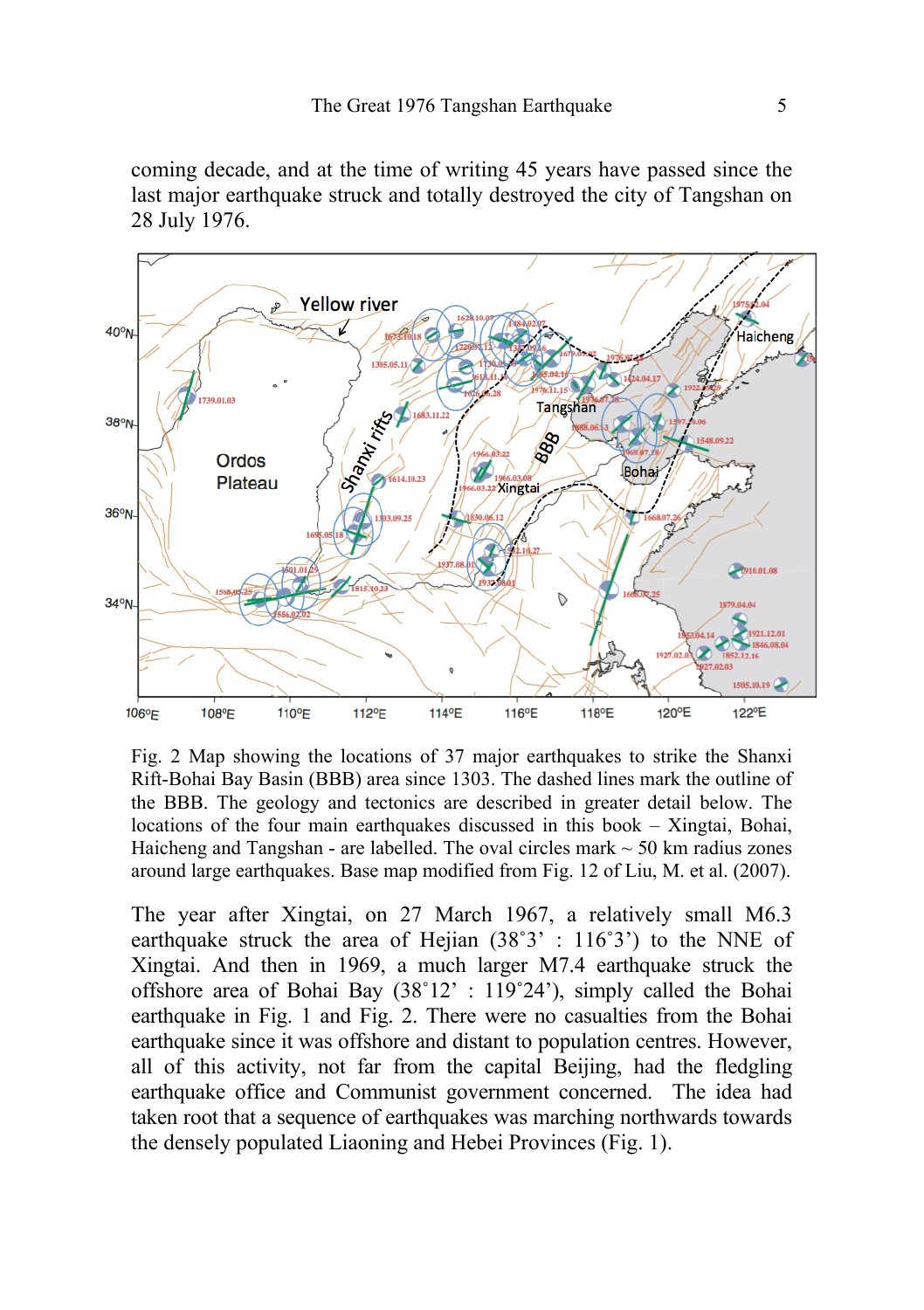In the late 1960s, the earthquake prediction program was embryonic, but under the watchful eye of Premier Zhou, staff, expertise and activity were growing. Two more major earthquakes were about to strike this area. At 19:36 on  $4<sup>th</sup>$  February 1975, an M7.3 earthquake would strike the Haicheng-Yingkou area of Liaoning province but, despite extensive damage, casualties were relatively light. Hours before the earthquake struck, a public warning was issued and the city of Yingkou and many rural areas were evacuated. This was the pinnacle of success of the Chinese earthquake prediction program and the evacuations at this time are hailed to this day as the only major earthquake ever to have been successfully predicted officially. In this context, evacuation means moving people from in doors to out of doors since the main hazard comes simply from buildings collapsing. But it was -20˚C in Liaoning province at this time and so it was no trivial task asking populations to live in the open, and many died from exposure.

The Chinese authorities were jubilant at the prediction success, but the authorities were to pay a high price for this exuberance that gave the impression the earthquake prediction problem had been solved. In fact, a large amount of luck was involved in the successful Haicheng prediction. The following year, a catastrophe was going to strike the city of Tangshan where at 03:42 am on 28 July 1976, an M7.8 earthquake struck without warning issued to the population. Between 240,000 and 650,000 were killed on the spot or would die in the following days trapped by fallen rubble. This was one of the most deadly earthquakes of all time and the tragedy is inscribed on the souls of the Chinese people. Why was no warning given? The focus of this book is to tell the stories of Haicheng success and Tangshan failure with the aim of understanding the science, geology, social and political dimensions in the hope of laying the ghosts of Tangshan to rest.

### **Tangshan, a warning from History and the Documentary Buried**

In the wake of the perceived success of the Haicheng prediction, the Chinese authorities were keen to publicise the success and invited a number of foreign delegations to examine the evidence. New Zealander R. D. Adams was first in September 1975 followed by a Canadian delegation led by K. Whitman in October 1975. The largest and best organised delegation was led by American B. Raleigh in June 1976. Each of these delgations published English language reports enabling non-Chinese to gain insight into the political, social and technical aspects that led to the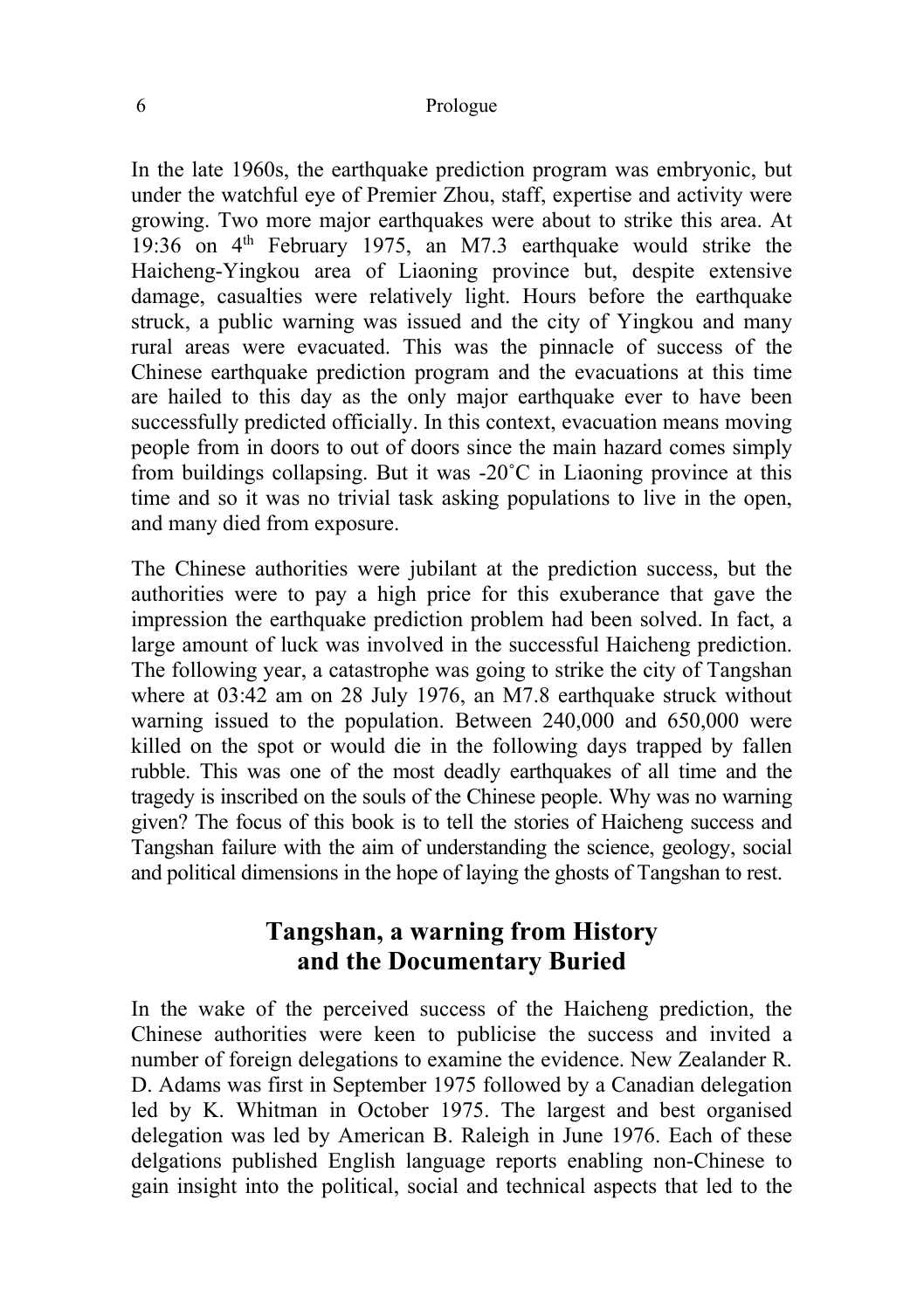Haicheng success. The work of these delegations was then summarised and expanded upon by the Canadian delegation led by Kelin Wang in 2006.

Following the Tangshan disaster in 1976 and the political turmoil that ensued with the death of Zedong Mao a few months later, no such foreign delegations were invited to China and the lead up to, and aftermath of the Tangshan earthquake, remained obscure to the western world. And then decades later, in 2008, disaster would strike once again with the great Ms~8 Wenchuan earthqauke that was estimated to have killed over 100,000 (dead + missing). This was in China's Olympic year.

Qingzhuo Zhang wrote a report in the year 2000 called "Tangshan, a warning from History" that was published in 2006. This inspired a documentary film called "Buried" (from now on The Documentary) that was directed by Libo Wang. The documentary won a prize at the 2009 Beijing documentary film festival before being banned in China. Both book and documentary adopt a conspiratorial theme and level accusations at the Chinese authorities along the lines that it was known for sure that a large earthquake was going to strike Tangshan but nothing was done to warn the people. Readers should learn from our book that nothing could be further from the truth.

The documentary that is still available on line in the west has English subtitles and provide English speakers with a window into the Tangshan tragedy. While the documentary contains many technical weaknesses, its strengths include a time line of key events, an introduction to some of the main characters at the time and a window into the staff who manned thousands of amateur monitoring stations. These physical measurements of presumed earthquake precursors were not compiled and analysed in time to avert disaster but constitute a focus point of our exposition.

Because the documentary is an obvious source for English speakers, let us stress its great weaknesses that include: 1) it develops a conspiratorial story line along the lines of "the political authorities knew an earthquake was coming and did nothing to save the population"; 2) the documentary is weak on technical understanding and accuracy; and 3) it gives a lot of air time to Chinese earthquake expert Oingguo Geng who provides many pieces of testimony that lacks scientific credibility.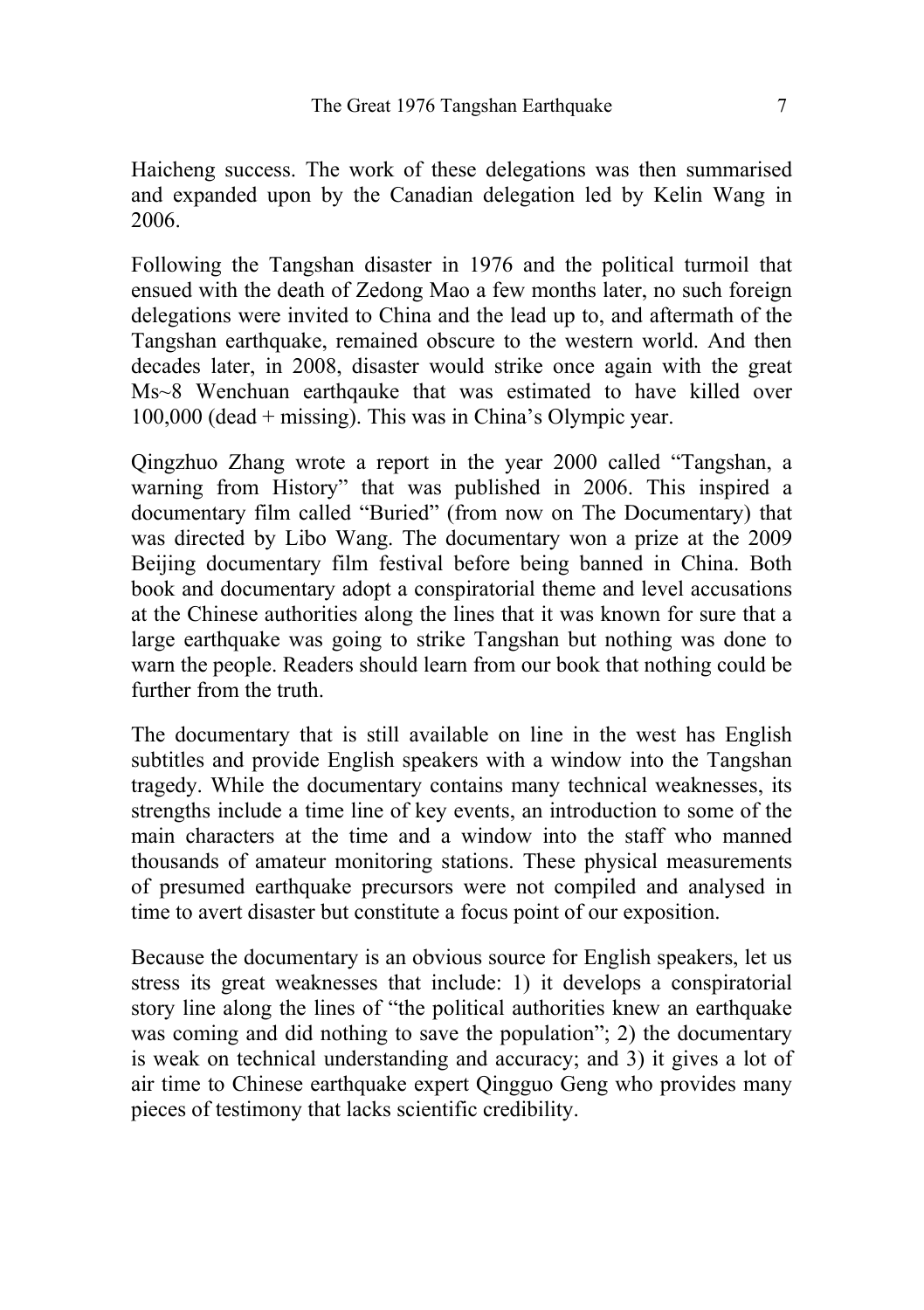### **Chengmin Wang, Zhiyuan Zha and Shirong Mei**

It is time to meet a few of the key characters of this story. One of the main characters was Chengmin Wang, who at the time of the Tangshan earthquake in 1976, was a team leader within what had grown to become the State Seismological Bureau (SSB). Born in December 1935, he had studied seismology in The Soviet Union 1956 to 1960 and, at the time of the Bohai earthquake, he worked for the growing Seismic Geology office established by Siguang Li in 1966. We established contact with Chengmin Wang via social media and email early in 2019 and met with him twice in Beijing on 16 March and 29 July of the same year. Mr Wang, now 85 years old at the time of writing was hale and hearty and was enthusiastic to engage with us. Through numerous email exchanges, Mr Wang provided us with a wealth of information from his memoirs and privately held documentation, but all of it in Chinese. His contribution greatly enhanced the scope and quality of our own book. We coped with the large volume of translation work through the generous assistance offered by current and past Chinese post docs and students at the Chair of Entrepreneurial Risks, ETH Zurich (see acknowledgements).

One of the valuable insights Chengmin Wang provided was that, in the wake of the 1969 Bohai earthquake, crustal deformation and damage to property were observed to be greater at two sites more remote to the epicentre compared with areas that were much closer by. One of these sites was towards the north end of the Liaoning peninsula in the vicinity Xiongyue close to the small cities of Yingkou and Haicheng. The other was across the Bohai Bay in the vicinity of the city of Tangshan. These important observations were explained by what was termed *the aftereffect anomaly field*, a theory attributed to Siguang Li. The stress released by the Bohai earthquake had increased the stress at Haicheng and Tangshan (Fig. 3). These two areas were therefore marked as being particularly at risk and were therefore monitored in great detail in the following years.

After the actions of 1966, 1967 and 1969, the Bohai Bay fell silent for a number of years but the expansion of the earthquake monitoring and prediction program progressed. One of the aims was to engage lay people to make simple observations and measurements who should work alongside professionals. In a sense, this was to establish Communist ideals of equality. The program was also there to demonstrate that the Communist Government cared for its people, which is one of the great ironies of the time since this was a period of great violence and suffering, in part due to the developing Cultural Revolution. A third objective of the program was to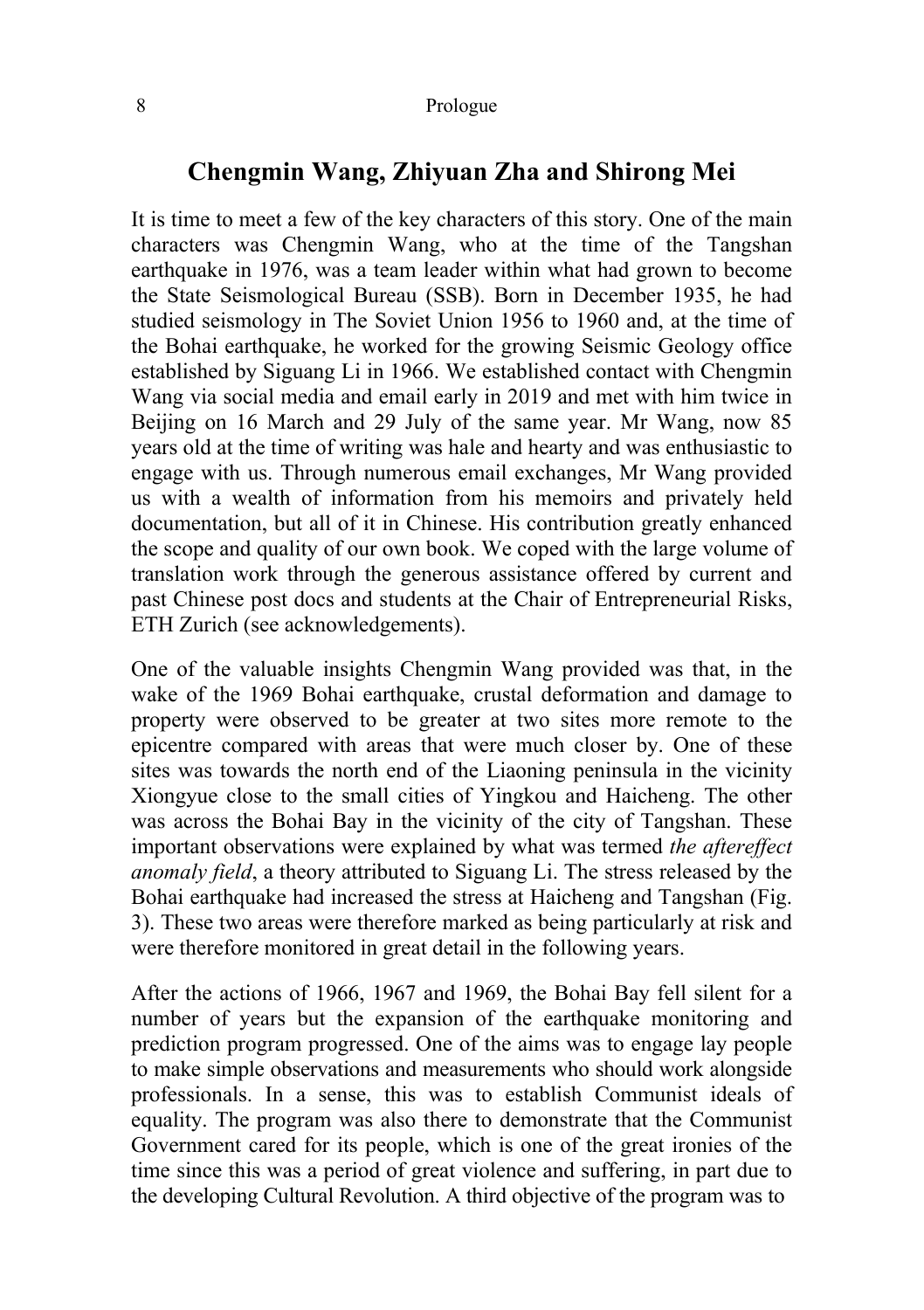

Fig. 3 Slide 5 from a Power Point file we received on 11 February 2019 (Chengmin Wang, personal communication). The map shows the location of the Bohai earthquake 1969 and anomaly fields (shaded) that appeared in the Xiongyue area  $(2)$  and Luanxian – Tangshan area  $(3)$  coincident with the Bohai earthquake. 2 and 3 mark the locations of the subsequent Haicheng and Tangshan earthquakes. The lower right panel shows the temperature profile for a hot spring in Xiongyue. A decrease of  $\sim 3^{\circ}$ C occurred throughout June and early July and, then coincident with the Bohai earthquake, the temperature increased  $\sim$  4°C. This indicates longrange changes in hydrological regimes responding to changes in regional stress fields. The upper right panel shows the change in water flow in a Tangshan mine, displaying a 30% increase broadly coincident with the Bohai earthquake.

geologist Siguang

Li, meteorologist Kezhen Zhu and petrology expert Wenbo Weng. The program would even employ historians who would go on to examine thousands of ancient records to compile a detailed chronology and history of Chinese earthquakes:

*"The seismologists of our country, with the cooperation of historians, systematically consolidated and studied the large bulk of historical seismological records. After several years of work they had investigated 2,600 historical writings and 5,600 local journals and 15,000 records concerning earthquakes, and provided us with an important set of data for the historical understanding of seismological activities in our country." (Zha, Z., 1976).*